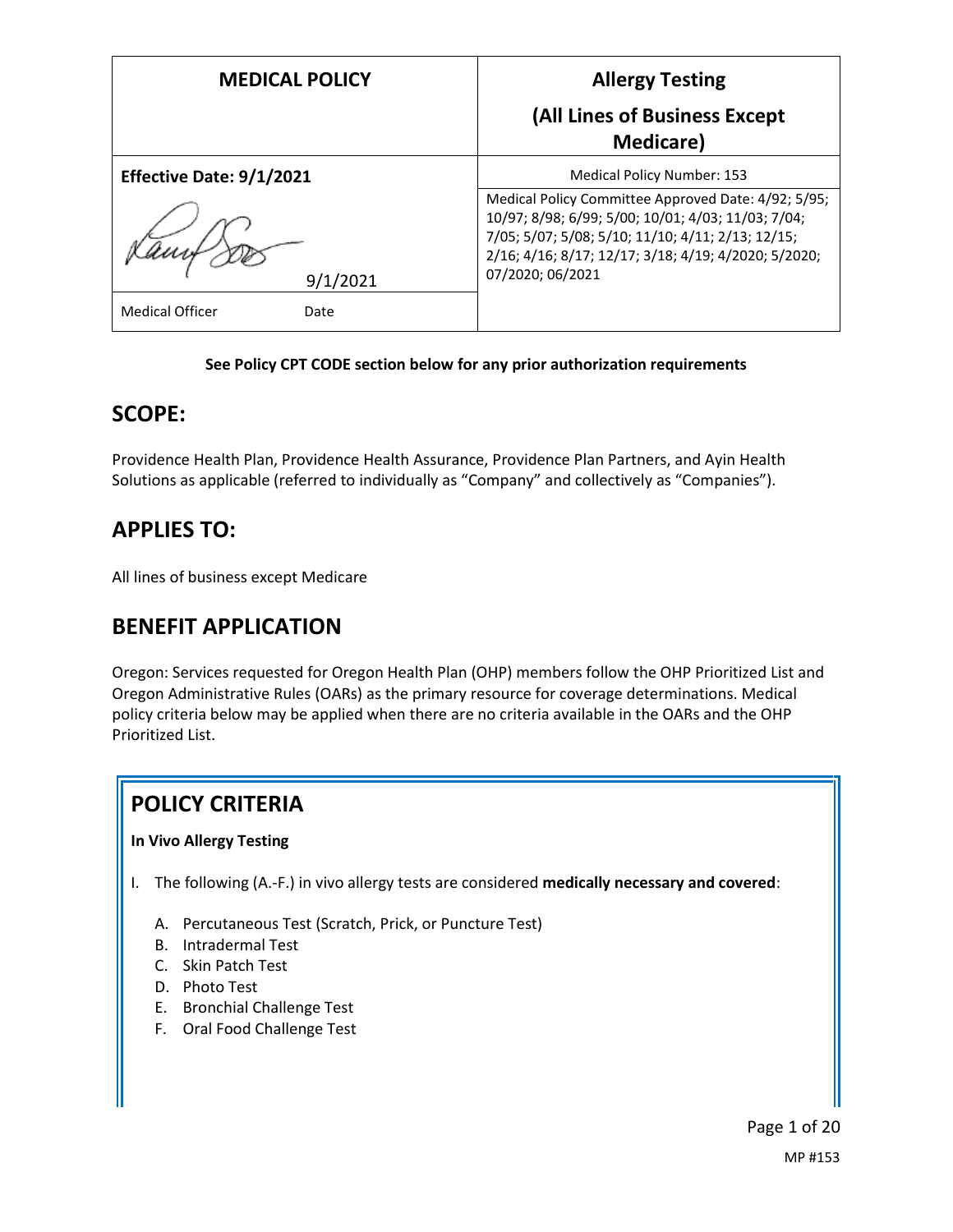#### **In Vitro Allergy Testing**

- II. In vitro allergy testing (e.g., RAST/MAST/FAST/ELISA/ImmunoCAP®, CPT: 86003, 86008; or PRIST/RIST, CPT: 82785) may be considered **medically necessary and covered** for the **diagnosis** of suspected IgE- mediated food or inhalant or infectious allergies when **both** of the following (A.-B.) criteria are met:
	- A. Clinical documentation of allergic or infectious symptoms (e.g., urticarial, angioedema, ocular pruritus, wheezing, and/or anaphylaxis); **and**
	- B. Any **one or more** of the following (1. or 2.) criteria is met:
		- 1. A skin test has proven inconclusive; **or**
		- 2. Skin testing is not possible due to any **one or more** of the following (a.-d.):
			- a. The patient has widespread skin disease (e.g., dermatographia, ichthyosis, or generalized eczema); **or**
			- b. The patient is receiving skin test suppressive medication therapy that cannot be temporarily discontinued (e.g., antihistamine or beta blocker); **or**
			- c. The patient is unable to cooperate with skin testing (e.g., small child or patient with mental and/or physical disorders); **or**
			- d. When clinical history suggests an unusually greater risk of anaphylaxis from skin testing.
- III. In vitro allergy testing (e.g., RAST/MAST/FAST/ELISA/ImmunoCAP®, CPT: 86003, 86008; or PRIST/RIST, CPT: 82785) is considered **not medically necessary and is not covered** when criterion II. above is not met.

#### **Non-covered Allergy Tests**

- IV. Multiallergen IgE screening (CPT: 86005) is considered **not medically necessary and not covered**.
- V. The following (A.-K.) allergy tests are considered **investigational and are not covered** (this list is not all inclusive):
	- A. Antigen leukocyte cellular antibody (ALCAT) automated food test
	- B. Applied kinesiology test
	- C. Bead-based epitope assay (BBEA) (e.g., VeriMAP™ Peanut Diagnostic from AllerGenis™)
	- D. Conjunctival or nasal challenge tests
	- E. Cytotoxic food test
	- F. Sublingual provocation
	- G. Iridology
	- H. Hair analysis
	- I. IgG/IgG<sup>4</sup> allergen-specific antibody test
	- J. Leukocyte histamine release test (LHRT)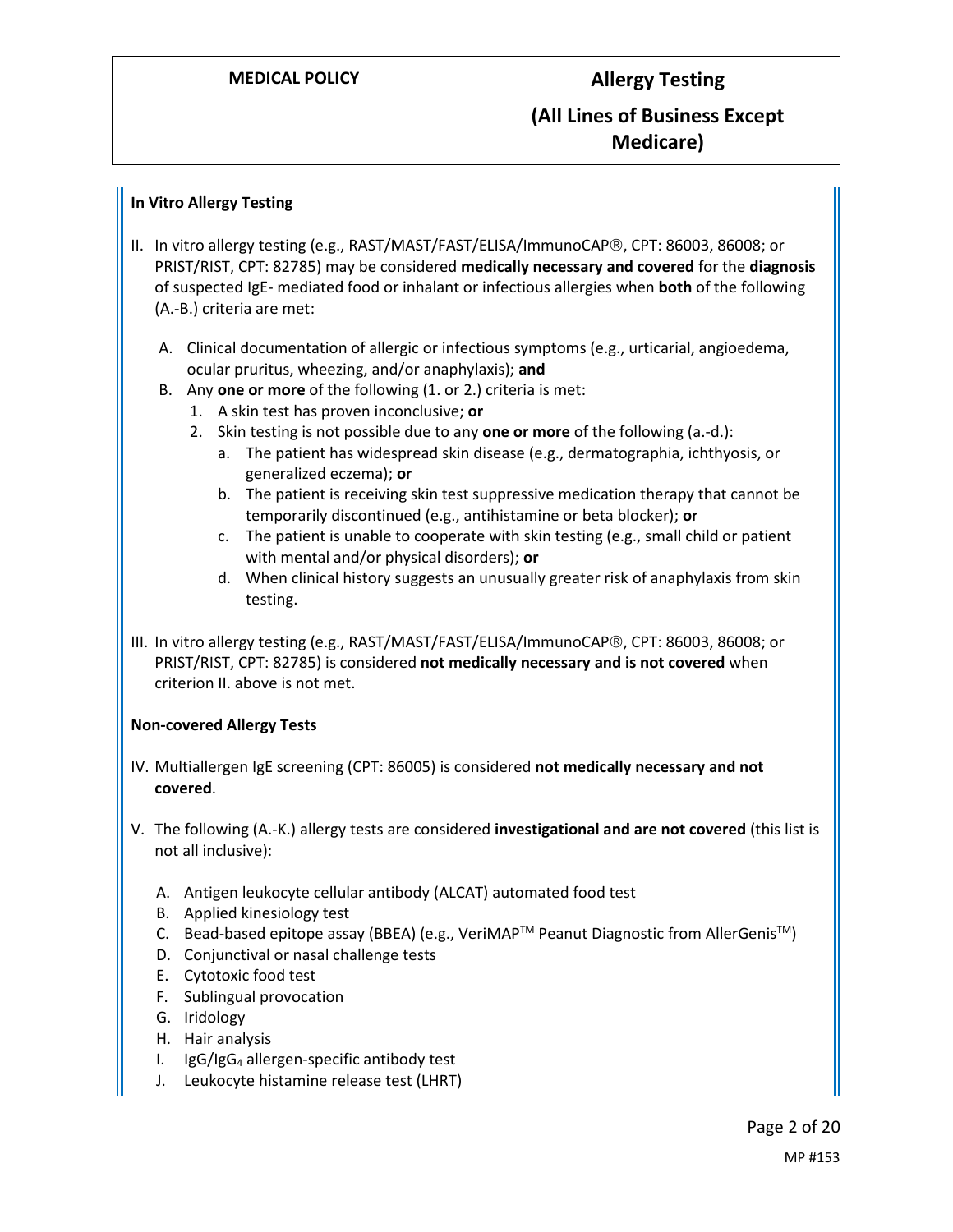K. Provocation-neutralization food or food additive allergy test (e.g., Rinkel test) Link t[o Policy Summary](#page-13-0)

## **BILLING GUIDELINES**

Frequency Limits for Medically Necessary Tests

- A cumulative total of 70 percutaneous (scratch, prick, or puncture) allergy tests (CPT: 95004, 95017, 95018) are eligible for reimbursement per calendar year.
- A cumulative total of 40 intracutaneous allergy tests (CPT: 95024, 95027, 95028) are eligible for reimbursement per calendar year.
- A cumulative total of 80 skin patch allergy tests (CPT: 95044) are eligible for reimbursement per calendar year.
- A cumulative total of 40 allergen specific IgE serum tests (CPT: 86003 and 86008, each) for inhalant allergies are eligible for reimbursement per calendar year.
- A cumulative total of 12 allergen specific IgE serum tests (CPT: 86003 and 86008, each) for food allergies are eligible for reimbursement per calendar year.

#### Coding for Miscellaneous Investigational Tests

When 83516 is billed to represent ALCAT or cytotoxic food testing, it is considered investigational and not covered per this policy.

# **CPT CODES**

| <b>All Lines of Business Except Medicare</b>                                           |                                                                                       |  |
|----------------------------------------------------------------------------------------|---------------------------------------------------------------------------------------|--|
| No Prior Authorization Required                                                        |                                                                                       |  |
| Total Serum IgE Testing (e.g., PRIST/RIST)                                             |                                                                                       |  |
| 82785                                                                                  | Gammaglobulin (immunoglobulin); IgE                                                   |  |
| Antigen Leukocyte Cellular Antibody (ALCAT) Automated Food Test or Cytotoxic Food Test |                                                                                       |  |
|                                                                                        | (Note: This test is considered investigational per this policy)                       |  |
| 83516                                                                                  | Immunoassay for analyte other than infectious agent antibody or infectious agent      |  |
|                                                                                        | antigen; qualitative or semiquantitative, multiple step method                        |  |
| Allergen Specific IgE Testing (e.g., RAST/MAST/FAST/ELISA/ImmunoCAP®)                  |                                                                                       |  |
| 86003                                                                                  | Allergen specific IgE; quantitative or semiquantitative, crude allergen extract, each |  |
| 86008                                                                                  | Allergen specific IgE; quantitative or semiquantitative, recombinant or purified      |  |
|                                                                                        | component, each                                                                       |  |
| Percutaneous Test (Scratch, Prick, or Puncture Test)                                   |                                                                                       |  |
| 86486                                                                                  | Skin test; unlisted antigen, each                                                     |  |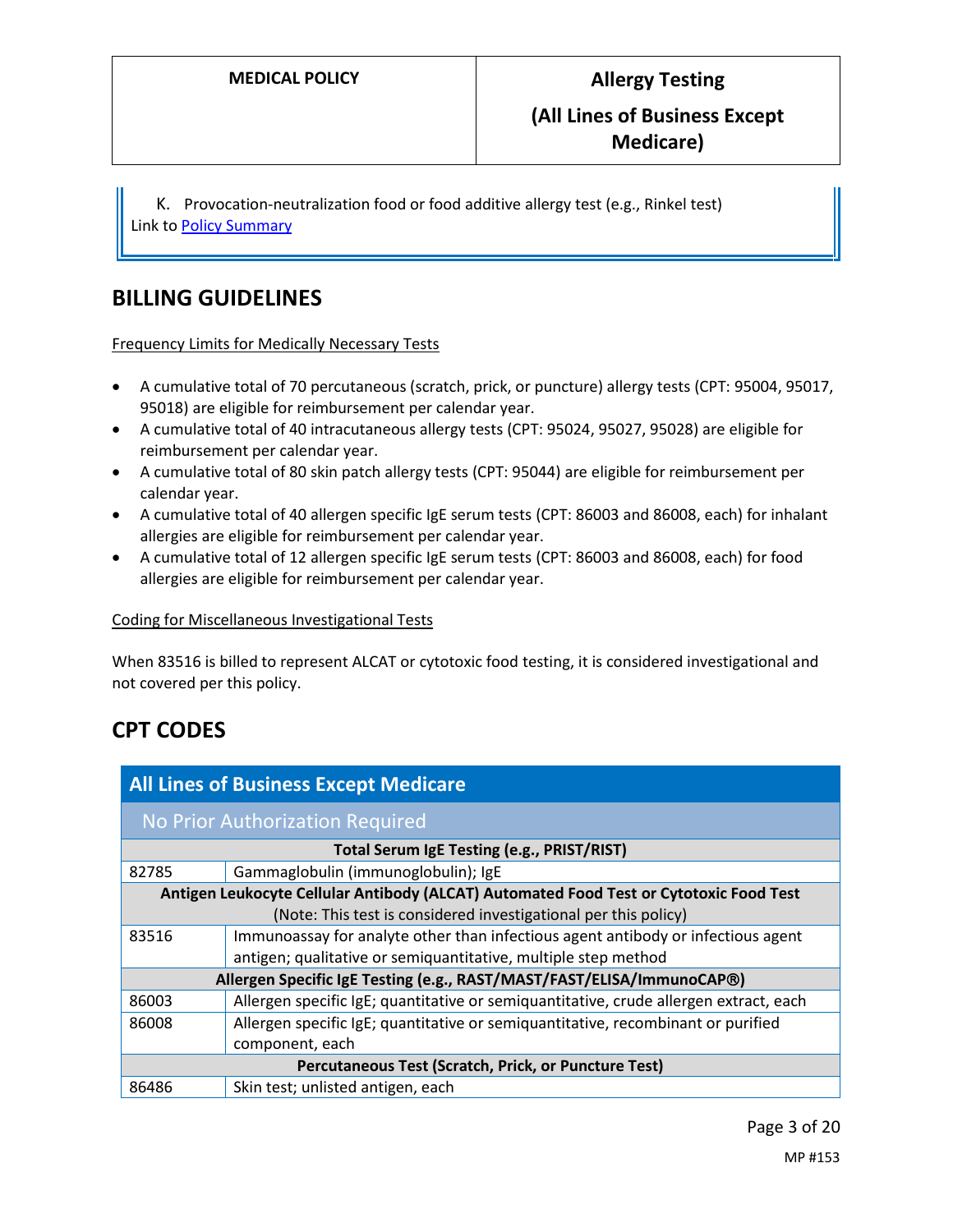# **MEDICAL POLICY Allergy Testing (All Lines of Business Except Medicare)**

| 95004              | Percutaneous tests (scratch, puncture, prick) with allergenic extracts, immediate type                                                              |  |  |
|--------------------|-----------------------------------------------------------------------------------------------------------------------------------------------------|--|--|
|                    | reaction, including test interpretation and report, specify number of tests                                                                         |  |  |
| 95017              | Allergy testing, any combination of percutaneous (scratch, puncture, prick) and                                                                     |  |  |
|                    | intracutaneous (intradermal), sequential and incremental, with venoms, immediate                                                                    |  |  |
|                    | type reaction, including test interpretation and report, specify number of tests                                                                    |  |  |
| 95018              | Allergy testing, any combination of percutaneous (scratch, puncture, prick) and                                                                     |  |  |
|                    | intracutaneous (intradermal), sequential and incremental, with drugs or biologicals,                                                                |  |  |
|                    | immediate type reaction, including test interpretation and report, specify number of                                                                |  |  |
| tests              |                                                                                                                                                     |  |  |
|                    | <b>Intracutaneous Test</b>                                                                                                                          |  |  |
| 95024              | Intracutaneous (intradermal) tests with allergenic extracts, immediate type reaction,                                                               |  |  |
|                    | including test interpretation and report, specify number of tests                                                                                   |  |  |
| 95027              | Intracutaneous (intradermal) tests, sequential and incremental, with allergenic                                                                     |  |  |
|                    | extracts for airborne allergens, immediate type reaction, including test interpretation                                                             |  |  |
|                    | and report, specify number of tests                                                                                                                 |  |  |
| 95028              | Intracutaneous (intradermal) tests with allergenic extracts, delayed type reaction,                                                                 |  |  |
|                    | including reading, specify number of tests                                                                                                          |  |  |
|                    | <b>Skin Patch Test</b>                                                                                                                              |  |  |
| 95044              | Patch or application test(s) (specify number of tests)                                                                                              |  |  |
|                    | <b>Photo Test</b>                                                                                                                                   |  |  |
| 95052              | Photo patch test(s) (specify number of tests)                                                                                                       |  |  |
| 95056              | Photo tests                                                                                                                                         |  |  |
|                    | <b>Bronchial Challenge Test</b>                                                                                                                     |  |  |
| 95070              | Inhalation bronchial challenge testing (not including necessary pulmonary function                                                                  |  |  |
|                    | tests); with histamine, methacholine, or similar compounds                                                                                          |  |  |
| 95071              | <b>TERMED 12/31/2020</b>                                                                                                                            |  |  |
|                    | Inhalation bronchial challenge testing (not including necessary pulmonary function                                                                  |  |  |
|                    | tests); with antigens or gases, specify                                                                                                             |  |  |
|                    | <b>Oral Food Challenge Test</b>                                                                                                                     |  |  |
| 95076              | Ingestion challenge test (sequential and incremental ingestion of test items, eg, food,<br>drug or other substance); initial 120 minutes of testing |  |  |
| 95079              | Ingestion challenge test (sequential and incremental ingestion of test items, eg, food,                                                             |  |  |
|                    | drug or other substance); each additional 60 minutes of testing (List separately in                                                                 |  |  |
|                    | addition to code for primary procedure)                                                                                                             |  |  |
| <b>Not Covered</b> |                                                                                                                                                     |  |  |
| 0165U              | Peanut allergen-specific IgE and quantitative assessment of 64 epitopes using                                                                       |  |  |
|                    | enzyme-linked immunosorbent assay (ELISA), blood, individual epitope results and                                                                    |  |  |
|                    | interpretation                                                                                                                                      |  |  |
| 0178U              | Peanut allergen-specific quantitative assessment of multiple epitopes using enzyme-                                                                 |  |  |
|                    | linked immunosorbent assay (ELISA), blood, report of minimum eliciting exposure for                                                                 |  |  |
|                    | a clinical reaction                                                                                                                                 |  |  |
| 86001              | Allergen specific IgG quantitative or semiquantitative, each allergen                                                                               |  |  |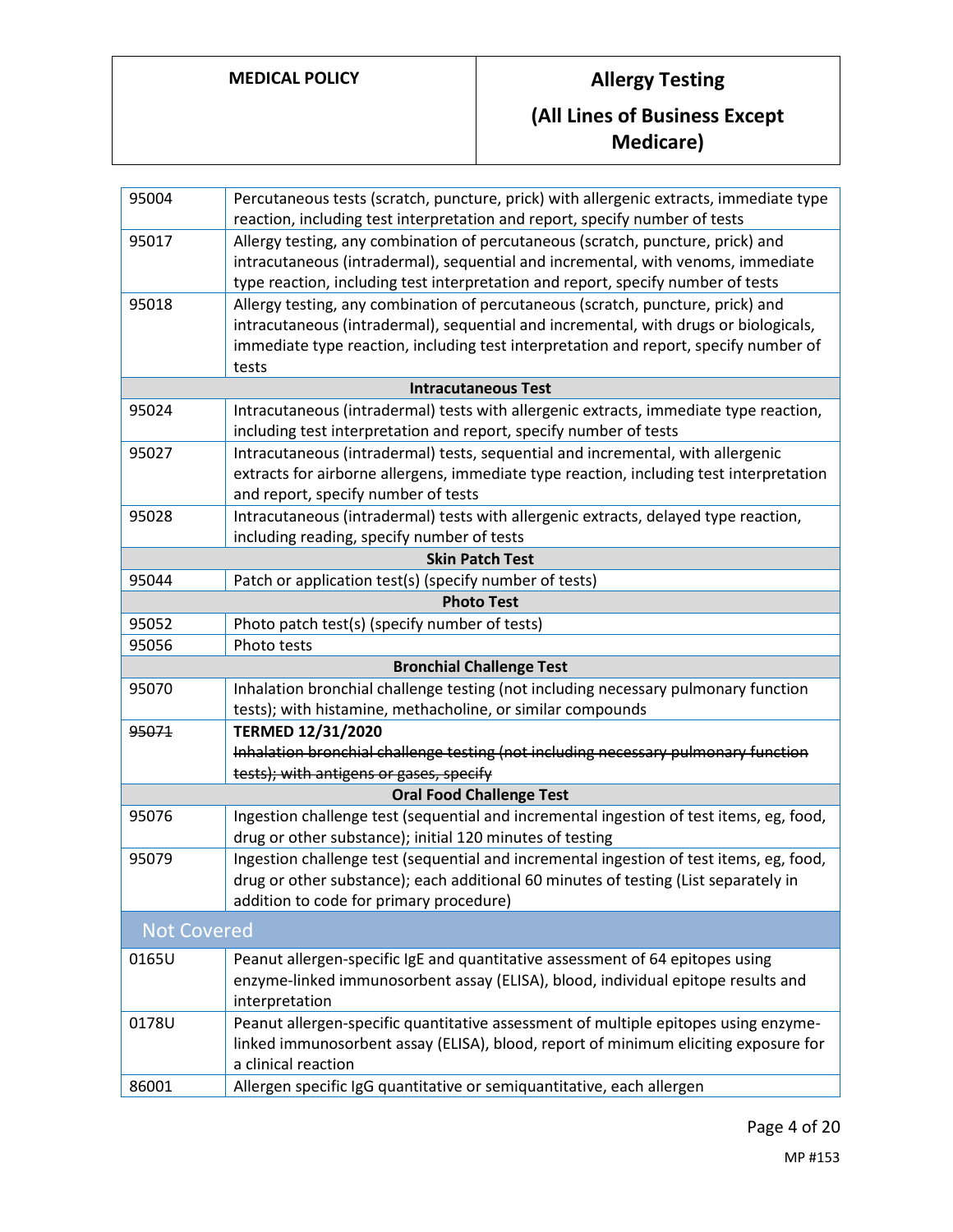# **MEDICAL POLICY Allergy Testing (All Lines of Business Except Medicare)**

| 86005                                                                                                                                                                                                                                                        | Allergen specific IgE; qualitative, multiallergen screen (eg, disk, sponge, card) |  |
|--------------------------------------------------------------------------------------------------------------------------------------------------------------------------------------------------------------------------------------------------------------|-----------------------------------------------------------------------------------|--|
| 86343                                                                                                                                                                                                                                                        | Leukocyte histamine release test (LHR)                                            |  |
| 95060                                                                                                                                                                                                                                                        | Ophthalmic mucous membrane tests                                                  |  |
| 95065                                                                                                                                                                                                                                                        | Direct nasal mucous membrane test                                                 |  |
| <b>Unlisted Codes</b><br>All unlisted codes will be reviewed for medical necessity, correct coding, and pricing at the claim<br>level. If an unlisted code is billed relative to services addressed in this policy then prior-<br>authorization is required. |                                                                                   |  |
| 95199                                                                                                                                                                                                                                                        | Unlisted allergy/clinical immunologic service or procedure                        |  |

## **DESCRIPTION**

### **Allergies and Allergy Testing**

Allergies are one of the most common chronic conditions in the world.<sup>1-3</sup> An allergic reaction arises when the immune system mistakes a substance (e.g., food) as an invader and overreacts to it by producing Immunoglobulin E (IgE) antibodies. These antibodies then cause cells to release histamine (chemical involved in immune response), thus causing an allergic reaction. Common allergens include pollen, dust, food, insects, animal dander, mold, and medications. These allergens typically produce symptoms in the nose, lungs, throat, sinuses, ears, stomach, or skin. Severe allergies can cause asthma or anaphylaxis.

Allergy testing is used to determine what specific allergens a person is allergic to in order to help prevent and treat allergic reactions. Skin allergy testing is the most common form of allergy testing. The patient's skin is pricked with specific allergens (e.g., cow's milk and strawberries), and skin inflammation at the prick site indicates a positive allergic reaction. Although less common, challenge tests can be used to diagnose food or medication allergies and asthma. For this test, a patient is exposed to a very small amount of the suspected allergen and monitored by an allergist for any allergic reaction.

Allergen-specific IgE blood tests can be used when "skin tests might be unsafe or won't work, such as if you are taking certain medications or have a skin condition that may interfere with skin testing."<sup>3</sup> Total IgE blood tests are necessary to diagnosis specific conditions, including: allergic bronchopulmonary aspergillosis, immune disorders (e.g., Wiskott-Aldrich syndrome, hyperimmunoglobulin E syndrome), or malignancies (e.g., IgE myeloma). Also, a total serum IgE level is used in the evaluation of patients with allergic asthma to determine eligibility for treatment with an anti-IgE therapy (i.e., omalizumab). However, "quantification of total serum IgE should not be confused with the measurement of allergenspecific IgE. An elevated total IgE may indicate a patient has allergen sensitivity, but it provides no information about which condition or to what allergens the patient is sensitive. Furthermore, because there is a large degree of overlap between IgE levels in people with and without allergic disease, the utility of total IgE in diagnosing allergic conditions is limited."4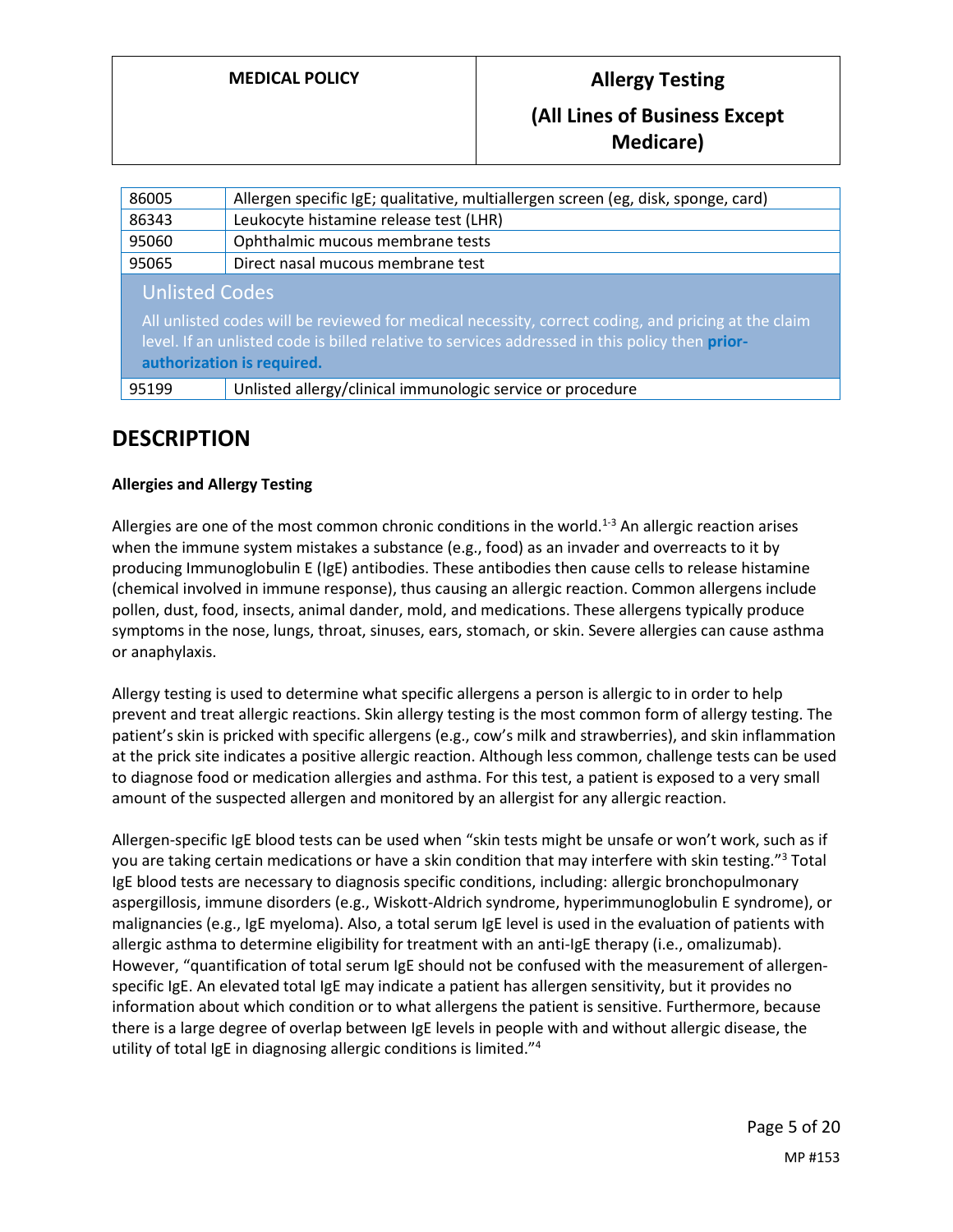## **REVIEW OF EVIDENCE**

A review of the ECRI, Hayes, Cochrane, and PubMed databases was conducted regarding the use of in vivo and in vitro allergy testing to diagnose food, inhalant, hymenoptera, and medication allergies. There is a large volume of literature regarding in vivo and in vitro allergy testing; therefore, the rationale for medical necessity will focus on evidence-based clinical practice guidelines. The evidence review for medically necessary tests is primarily limited to systematic reviews, while a complete review of the evidence for investigational tests has been performed. Below is a summary of the available evidence identified through April 2021.

### **Allergy Testing**

#### *Food Allergies*

#### Systematic Reviews

 In 2010, Chafen et al. conducted a systematic review and meta-analysis to evaluate the diagnosis and management of common food allergies.<sup>5</sup> Independent reviewers systematically identified eligible studies, assessed quality and heterogeneity, and extracted data. The outcomes of interest were sensitivity, specificity, and the receiver operator characteristic (ROC) curves.

A total of 182 publications were identified as eligible for inclusion; however, the authors further restricted the evidence pool to 72 studies that reported data on food allergies to cow's milk, hen's egg, peanut, tree nut, fish, and shellfish. Of these 72 studies, 18 were prospective studies of diagnostic tests for allergies. All studies compared skin prick testing (SPT), serum food-specific IgE, or atopy patch testing (APT) with a food challenge reference standard. The authors determined the quality of these studies to be fair. The meta-analysis identified no statistically significant differences for the diagnostic tests overall or for the specific foods. Of the studies that tried to improve diagnostic accuracy by combining tests (n=10), none produced conclusive results. Also, there was insufficient evidence to calculate ROC curves for the APT for peanut, tree nut, fish, or shell fish allergies. Some studies also evaluated other proposed tests for diagnosing food allergies (e.g., Leukocyte Histamine Release Test); however, the authors concluded insufficient evidence was available to evaluate their use for diagnosing food allergies.

The authors stated, "this systematic review of food allergies found that the evidence on the prevalence, diagnosis, management, and prevention of food allergies is voluminous, diffuse, and critically limited by the lack of uniformity for the diagnosis of a food allergy, severely limiting conclusions about best practices for management and prevention." 5 Strengths of this study include the systematic identification of evidence by independent authors following a pre-defined protocol, evaluation of quality, and assessment of heterogeneity. A significant limitation is the paucity of highquality studies evaluating diagnostic tests for allergies. Also, the authors identified between-study heterogeneity in the criteria used for the diagnosis of food allergies, which limits the reliability of comparisons made across studies. There is also potential publication bias due to the author's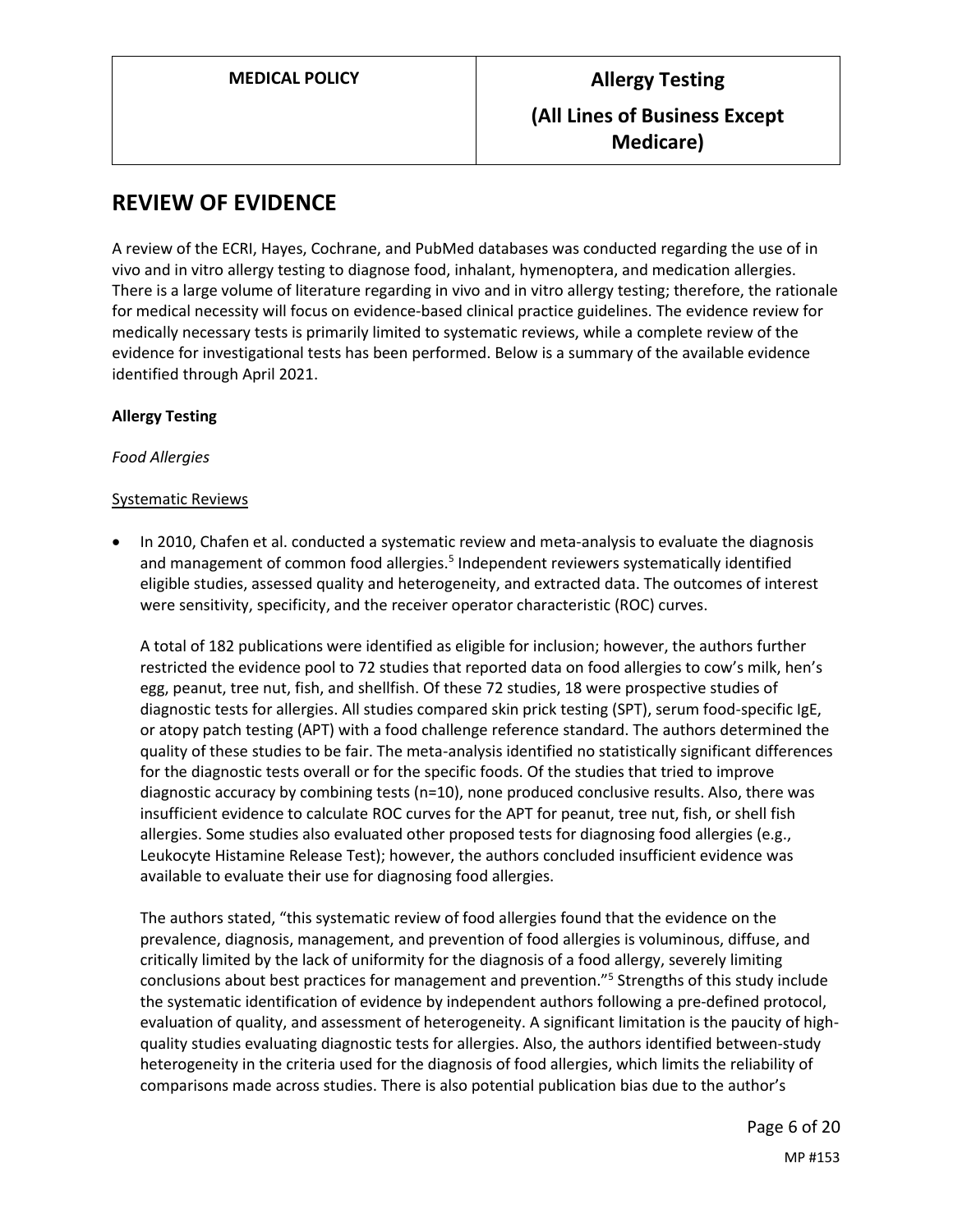stringent inclusion criteria (e.g., English-language only studies). In regards to diagnosing food allergies, the authors concluded, "food challenges, SPT, and serum food-specific IgE all have a role to play in making the diagnosis but no one test has sufficient ease of use or sensitivity or specificity to be recommended over the other tests. Numerous other proposed diagnostic tests are of uncertain value due to lack of evidence."<sup>5</sup>

- More recent systematic reviews were identified comparing SPT, specific-IgE (sIgE), componentresolved diagnosis, the APT and/or oral food challenge for diagnosing IgE-mediated food allergies. Similar to the Chafen et al. review above, in 2014 Soares-Weiser et al. agreed that the evidence base was weak and difficult to interpret due to between study heterogeneity. <sup>6</sup> However, the metaanalysis of 24 studies (2831 patients) did indicate that both "SPT and specific‐IgE have good sensitivity, but poor specificity with wide variation in estimates for each of the eight food allergies investigated." Although Soares-Weiser et al. indicated that the evidence for the APT was too limited to draw conclusions, in 2019; Luo et al. conducted a review that found that APT was specific but not sensitive for diagnosing various food allergies in children, especially in children with food allergyrelated gastrointestinal symptoms.<sup>7</sup>
- In addition, one recent smaller review was identified that compared the diagnostic sensitivity and specificity of tests for diagnosing cow's milk allergy, and was able to identify relatively homogenous cut-offs for both SPT and specific IgE tests for children over the age of two.<sup>8</sup>

### *Inhalation Allergies*

#### Systematic Review

 In 2017, Liu et al. published the results of a systematic review that compared APT to the SPT in the diagnosis of mite-induced atopic dermatitis, including 10 comparative studies (N=669 patients).<sup>9</sup> In the ten studies analyzed, the percentage of ATP-positive subjects ranged from 14-70% and the SPT was used as the reference standard. Compared to the SPT, the pooled sensitivity, specificity and diagnostic odds ratios for APT were 0.54 (95% CI 0.42-0.66), 0.72 (95% CI 0.56-0.85), and 3.12 (95% CI 1.53-6.39). The area under the summary receiver operating characteristic curve was 0.65 (95% CI 0.61-0.69). The reviewers concluded that the APT was "suitable for identifying mite-sensitization in patients with atopy dermatitis and should be used alongside SPT."

### **Allergen-Specific IgE Serum Test (e.g., RAST/MAST/FAST/ELISA/ImmunoCAP)**

### *Food Allergies*

### Nonrandomized Studies

 In 2004, Perry et al. conducted a retrospective chart review to evaluate the relationship of allergenspecific IgE levels and oral food challenge outcome.<sup>10</sup> The authors reviewed 604 food challenges in 391 children. All children had food-specific serum IgE levels measured before undergoing a food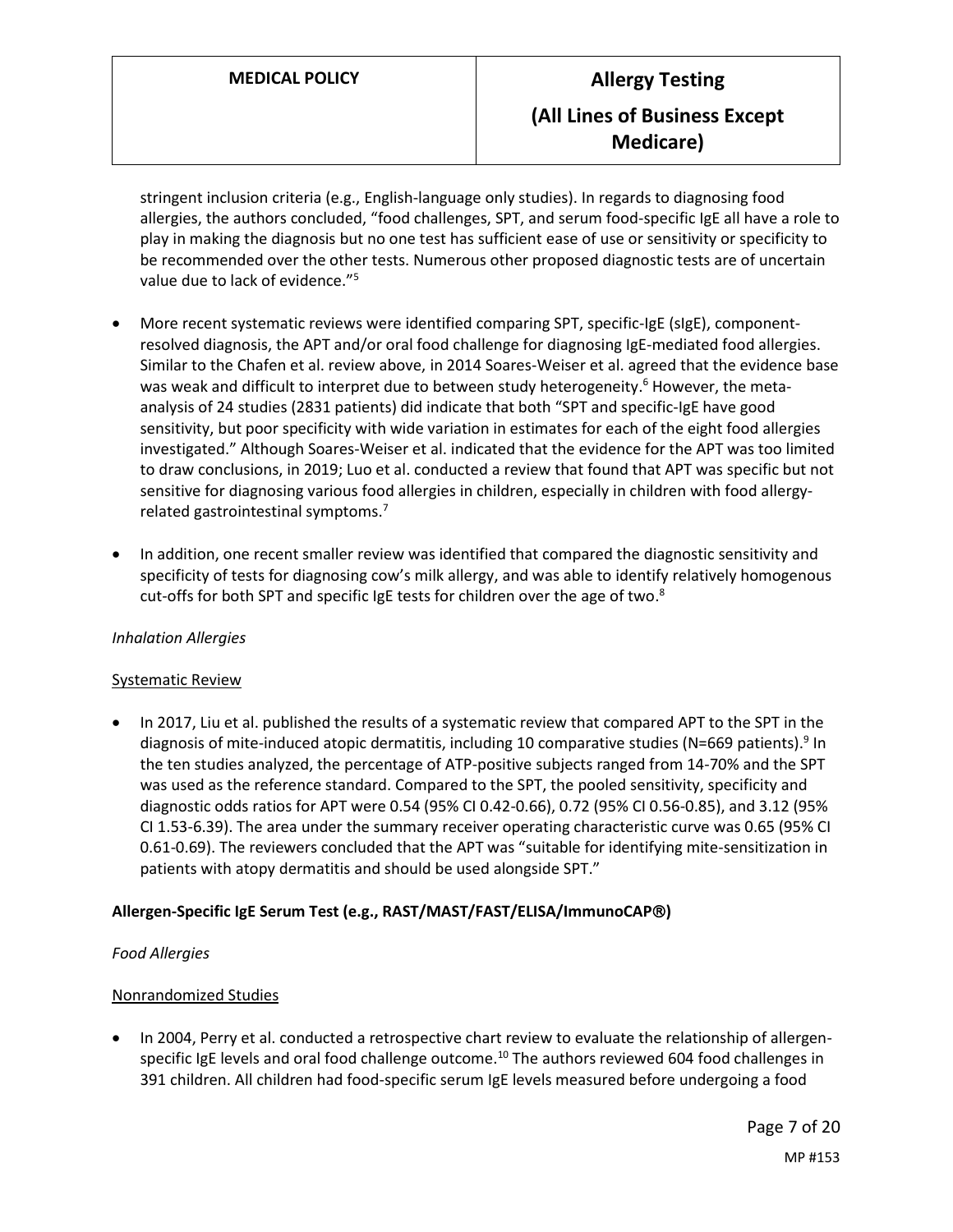challenge. The outcome of interest was the relationship between food-specific IgE levels and the food challenge outcome.

A total of 166 milk challenges were performed with 45% of challenges passed. The patients who passed the milk challenge had a median IgE level of 0.9 kUA/L versus 2.0 kUA/L for those who failed (P<0.001). There was also a statistically significant trend (P<0.01) of increasing challenge failure with increasing milk-specific IgE levels. A total of 138 egg challenges were performed with 57% of challenges passed. The patients who passed the egg challenge had a median IgE level of 0.7 kUA/L versus 1.2 kUA/L for those who failed (P=0.02 passed vs. failed). Of 173 peanut challenges, 59% passed and the median IgE levels for those who passed or failed were 0.5 kUA/L and 1.9 kUA/L, respectively (P<0.001). There was also a statistically significant trend for increasing failure rate with increasing peanut-specific IgE level. "For the 46 wheat challenges, 67% passed, and the medians for those who passed or failed were 4.6 and 19.6 kUA/L, respectively (P = .01). For the 81 soy challenges, 72% passed, and the medians for those who passed or failed were 3.2 and 9.3 kUA/L, respectively (P = .03)." 10

Although this study includes a large sample size, limitations are present in the retrospective chart review design and lack of randomization. Ultimately, the authors concluded "Allergen-specific IgE concentrations to milk, egg, and peanut and, to a lesser extent, wheat and soy serve as useful predictors of challenge outcome and should be considered when selecting patients for oral challenge to these foods."

 In 2001, Sampson and colleagues conducted a prospective nonrandomized study to evaluate the utility of specific IgE concentrations for diagnosing food allergies.<sup>11</sup> A total of 100 consecutive children and adolescents referred for evaluation of food allergy were enrolled. Sera was collected and analyzed for specific IgE antibodies to egg, milk, peanut, soy, wheat, and fish. These foodspecific IgE values were then compared with clinical history and results of skin prick tests and food challenges in order to determine the diagnostic efficacy.

For egg-specific IgE testing, the results indicated 64% sensitivity, 90% specificity, 96% positive predictive value (PPV), and 39% negative predictive value (NPV). Milk-specific IgE testing had 34% sensitivity, 100% specificity, 100% PPV, and 44% NPV. Peanut-specific IgE testing had 57% sensitivity, 100% specificity, 100% PPV, and 36% NPV. Fish-specific IgE tests had 25% sensitivity, 100% specificity, 100% PPV, and 89% NPV. Soybean-specific IgE tests had a 24% sensitivity, 99% specificity, 86% PPV, and 78% NPV. Wheat-specific IgE tests had a 13% sensitivity, 100% specificity, 100% PPV, and 76% NPV.

Strengths of this study include the larger sample size and comparison to standard diagnostic tests; however, methodological limitations were present in the nonrandomized observational design. The authors concluded "quantification of food-specific IgE is a useful test for diagnosing symptomatic allergy to egg, milk, peanut, and fish in the pediatric population and could eliminate the need to perform double-blind, placebo-controlled food challenges in a significant number of children."<sup>11</sup>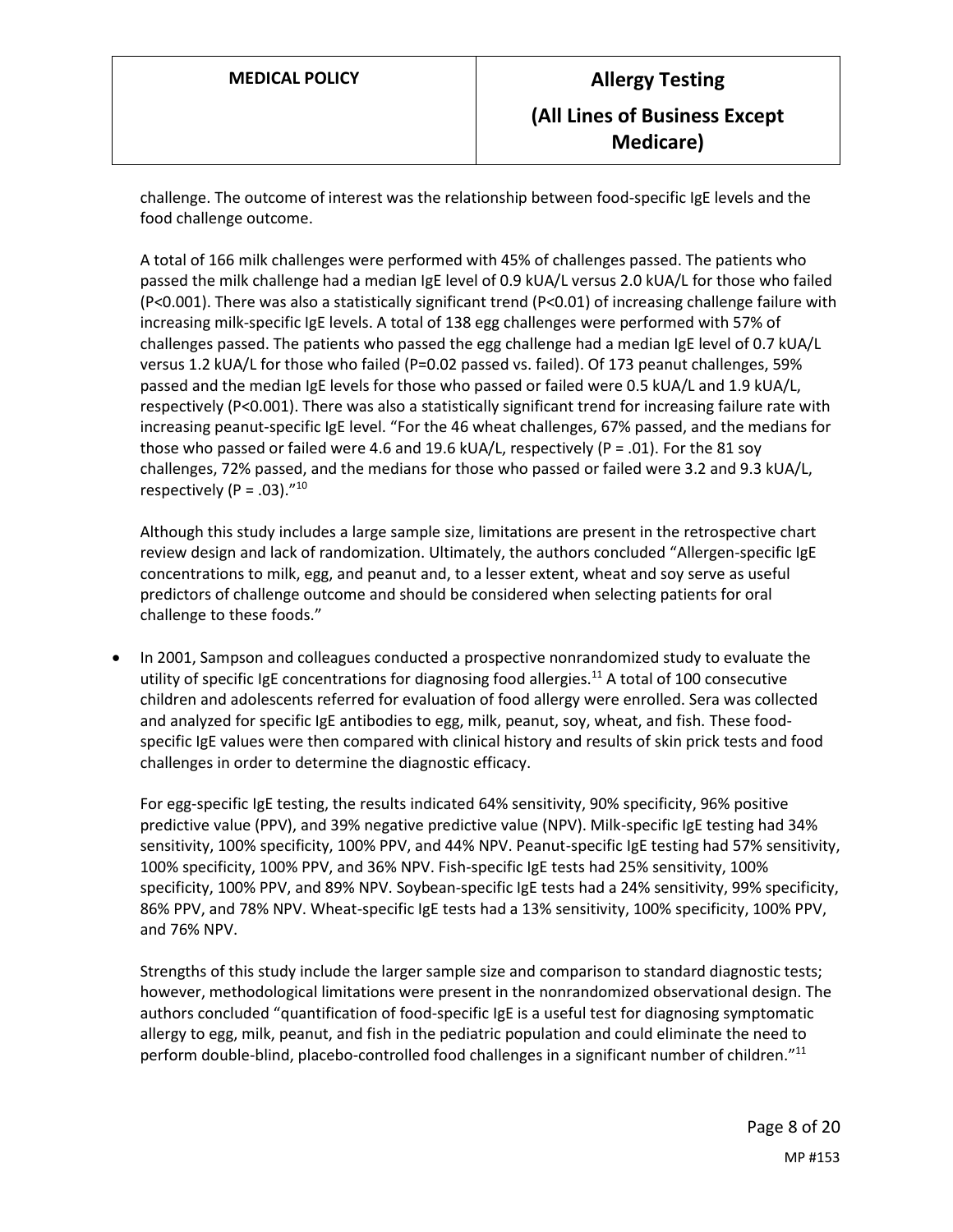In 2001, Boyano Martinez et al. conducted a prospective nonrandomized study of 81 children in order to evaluate the diagnostic utility of allergen-specific IgE testing.<sup>12</sup> A total of 81 children were enrolled who were under 2 years of age and had a suspected egg allergy. Serum was collected an specific IgE antibodies were analyzed for egg white, egg yolk, ovoalbumin, and ovomucoid. These results were then compared to the results of a diagnostic challenge test. The validity of the specific IgE antibodies was analyzed using the children with a negative diagnostic challenge test as the control group. The prevalence of egg allergy was determined to be 79%. The egg white-IgE allergy test had the greatest diagnostic efficacy, reporting a sensitivity and positive predictive value of greater than 95%. "A level of ≥ 0.35 KUA/L for specific IgE antibodies to egg white predicted the existence of reaction in 94% of the cases."<sup>12</sup> Strengths of this study include the comparison to a reference standard and the analysis of diagnostic utility. Limitations were identified in the small sample size and prospective nonrandomized design. The authors concluded that, "in children under 2 years of age with a background of immediate hypersensitivity after egg ingestion and presence of specific IgE antibodies to egg white of ≥ 0.35 KUA/L, diagnostic challenge test is not necessary to establish the diagnosis of allergy to this food."<sup>12</sup>

#### *Inhalation Allergies*

#### Randomized Controlled Trials

In 2008, Niggemann et al. evaluated the diagnostic accuracy of allergen-specific IgE testing in a pediatric population.<sup>13</sup> A total of 380 consecutive children (< 6 years old) were recruited from 14 different pediatric clinics and randomized to group A or group B. In Group A, the results were provided quickly, so the physicians had them before contacting parents with a diagnosis and advice. In Group B, the physicians made a diagnosis and initial management decisions without the test results but received the results in time for the follow-up visit.

Outcomes of interest were the proportion of uncertain diagnoses at the first visit, the concordance between first-visit diagnosis and in vitro test results, and within Group B only the concordance between second-visit diagnosis and test results. "When diagnosis was made without access to allergen-specific IgE results, 8% of the children were diagnosed as allergic, 6% as non-allergic and in 86% of the cases the physician was uncertain. With access to allergen-specific IgE results the figures were 13%, 65% and 22%, respectively." 13

Strengths of this study include the large sample size, randomization, and recruitment of patients from several different health centers. A limitation was identified in the lack of follow-up, which did not allow for complete outcome assessment. Also, funding bias is possible due to the study being sponsored by the sIgE manufacturer. Ultimately, the authors concluded that sIgE has an impact on the diagnosis of allergies in children.

#### Nonrandomized Studies

In 2008, Van Kampen and colleagues conducted a prospective nonrandomized study to evaluat the clinical utility of allergen specific IgE (sIgE) testing and skin prick testing (SPT) to diagnose occupational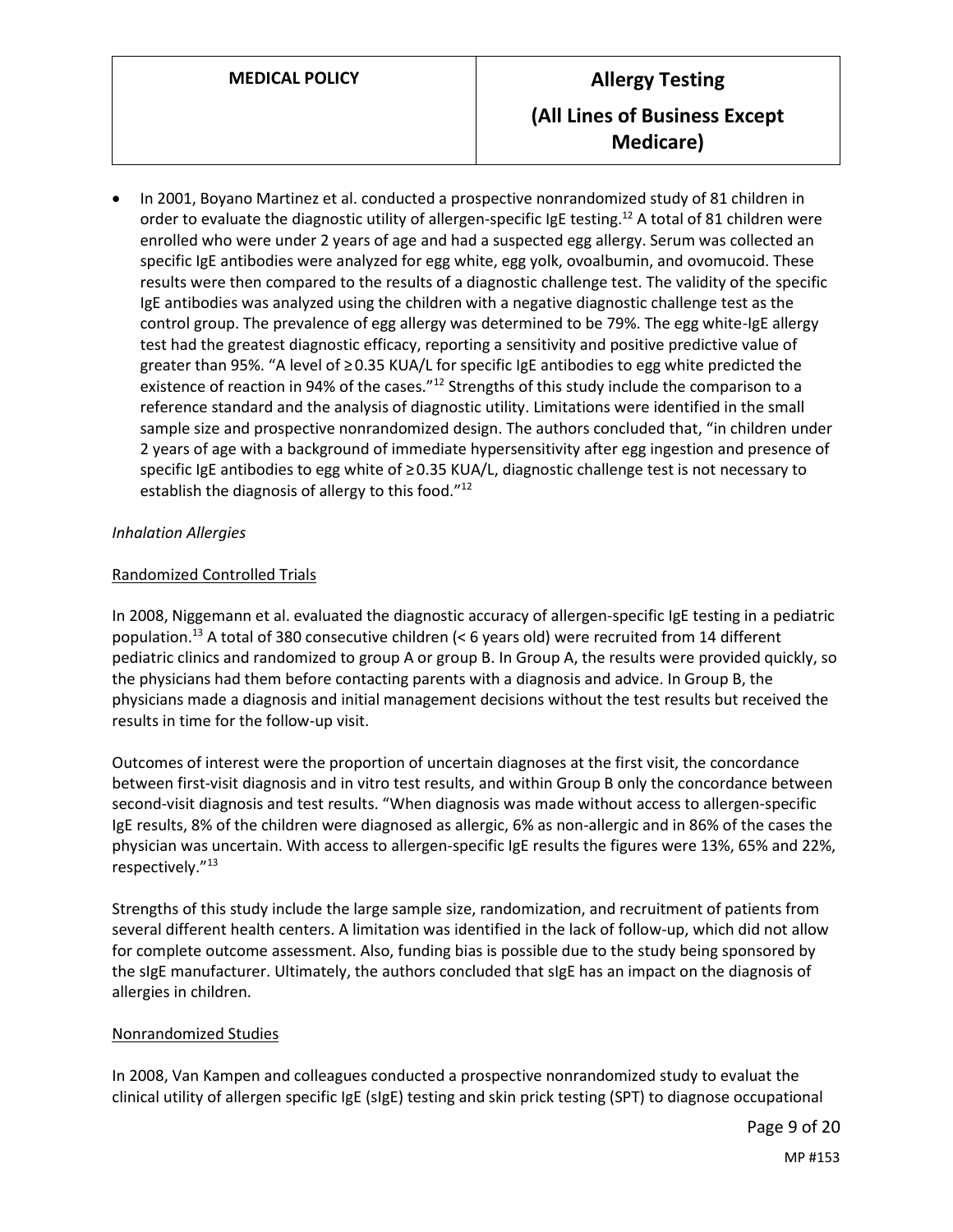allergy to wheat and rye.<sup>14</sup> The authors recruited 107 bakers with either work-related symptoms suggesting rhinitis and/or allergy or patients making worker's compensation claims for occupational asthma. All patients under went skin prick testing, in vitro testing (sIgE), and challenge testing (reference standard). Outcomes of interest included sensitivity, specificity, positive predictive value (PPV), negative predictive value (NPV), and receiver operating characteristic (ROC) analysis.

When calculated for a specific IgE cut-off value of 0.35 kU/l, wheat and rye flour specificity was 68% and 62%, PPV 74% and 82%, and NPV was 82% and 71%, respectively. Sensitivity was 87% for both flours. The sIgE concentrations were significantly higher in bakers with a positive challenge test compared to those with negative challenge tests.

Strengths of this study include the prospective design with the use of a references standard; however, limitations were identified due to the small sample size and lack of randomization. The authors concluded, "a high concentration of flour-specific IgE in the sera of bakers suffering from work-related symptoms is a good indicator for a positive inhalation challenge test with flours."<sup>14</sup>

### **Allergy Tests Considered Investigational**

The following tests have either (1) not been evaluated in a clinical trial; (2) have been evaluated in a clinical trial but reported inconclusive results or were not compared to a reference standard and/or; (3) were recommended against in clinical practice guidelines. There is not enough evidence to conclude these tests are accurate or reliable for the diagnosis of allergies. Further studies of good methodological quality are required in order to confirm the diagnostic utility of these tests.

- 1. Antigen leukocyte cellular antibody (ALCAT) automated food test $15$
- 2. Applied kinesiology allergy test $16-18$
- 3. Bead-Based Epitope Assay (BBEA)
- 4. Cytotoxic food test<sup>19-22</sup>
- 5. Sublingual provocation $23,24$
- 6. Iridology $^{25,26}$
- 7. Hair analysis<sup>27,28</sup>
- 8. IgG/IgG4 allergen specific antibody test $29-32$
- 9. Provocation-neutralization food or food additive allergy test (e.g., Rinkel test)<sup>33</sup>
- 10. Leukocyte histamine release test  $(LHRT)^{34-40}$
- 11. Conjunctival or nasal challenge tests $41-53$

# **CLINICAL PRACTICE GUIDELINES**

The American Board of Internal Medicine's (ABIM) Foundation Choosing Wisely® Initiative (2019)

The Choosing Wisely® initiative includes the following recommendations:<sup>54</sup>

• Don't perform unproven diagnostic tests, such as immunoglobulin G (IgG) testing or an indiscriminate battery of immunoglobulin E (IgE) tests, in the evaluation of allergies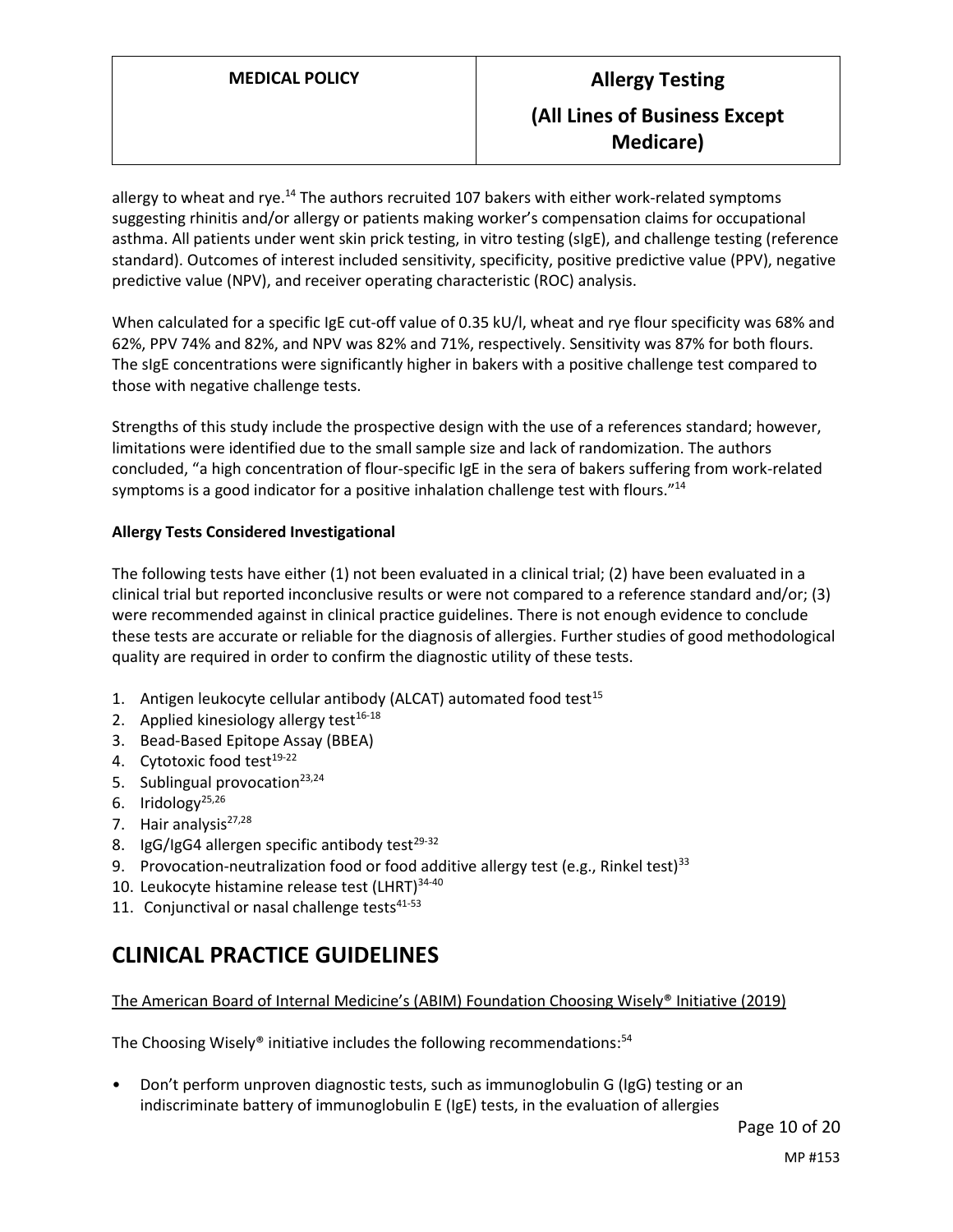- Don't routinely do diagnostic testing in patients with chronic urticaria.
- Don't perform food IgE testing without a history consistent with potential IgE-mediated food allergy.
- Don't perform screening panels for food allergies without previous consideration of medical history.
- Don't use skin prick tests or blood tests such as the radioallergosorbent test (RAST) for the routine evaluation of eczema

### **Food Allergies**

American Academy of Allergy, Asthma & Immunology/American College of Allergy, Asthma, & Immunology/Joint Council of Allergy, Asthma, & Immunology (AAAAI/ACAAI/JCAAI)

The 2014 AAAAI/ACAAI/JCAAI evidence-based practice parameter gave the following recommendations regarding food allergy testing:<sup>55</sup>

- Manage non–IgE-mediated reactions to foods with appropriate avoidance and pharmacotherapy as indicated with the understanding that the specific role of immunity (e.g., IgA, IgM, IgG, and IgG subclasses) in these forms of food allergy has not been demonstrated. [Strength of recommendation: Strong; B Evidence]
- The clinician should obtain a detailed medical history and physical examination to aid in the diagnosis of food allergy. [Strength of recommendation: Strong; D Evidence]
- The clinician should use specific IgE tests (skin prick tests, serum tests, or both) to foods as diagnostic tools; however, testing should be focused on foods suspected of provoking the reaction, and test results alone should not be considered diagnostic of food allergy. [Strength of recommendation: Strong; B Evidence]
- The clinician should consider oral food challenges (OFCs) to aid in the diagnosis of IgE-mediated food allergy. [Strength of recommendation: Strong; A Evidence]
- Do not routinely obtain total serum IgE levels for the diagnosis of food allergy. [Strength of recommendation: Strong; C Evidence]
- Unproved tests, including allergen specific IgG measurement, cytotoxicity assays, applied kinesiology, provocation neutralization, and hair analysis, should not be used for the evaluation of food allergy. [Strength of recommendation: Strong; C Evidence]
- Measurement of food-specific IgG and IgG4 antibodies in serum are not recommended for the diagnosis of non–IgE-mediated food-related allergic disorders.

#### National Institute for Health and Care Excellence (NICE)

The 2011 NICE evidence-based clinical practice guideline for food allergies in patients under 19 years old recommended the following: 56

- Based on the results of the allergy-focused clinical history, if IgE-mediated allergy is suspected, offer the child or young person a skin prick test and/or blood tests for specific IgE antibodies to the suspected foods and likely co-allergens
- Tests should only be undertaken by healthcare professionals with the appropriate competencies to select, perform and interpret them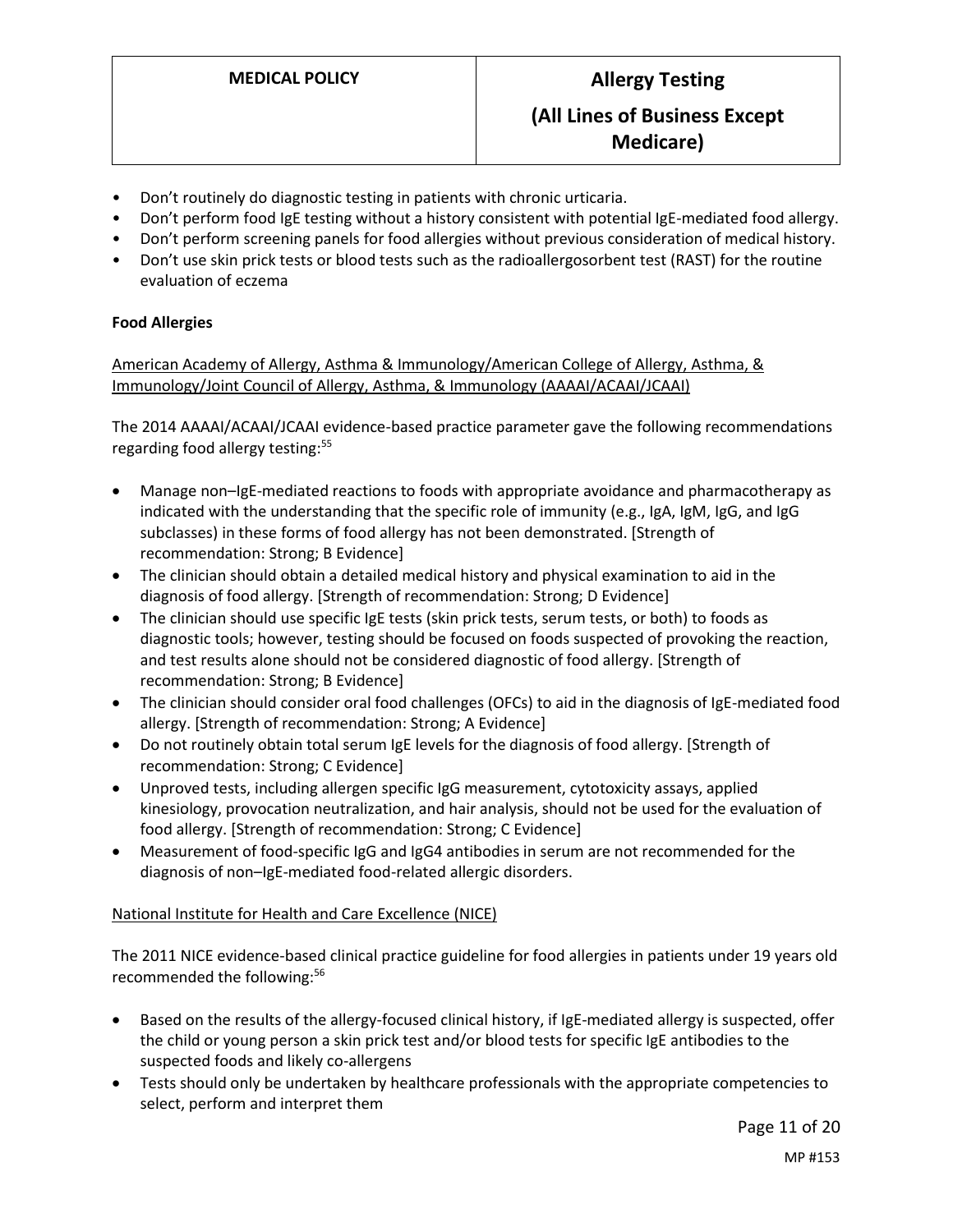Skin prick tests should only be undertaken where there are facilities to deal with an anaphylactic reaction.

#### National Institute for Allergies and Infectious Diseases

The 2011 National Institute for Allergies and Infectious Diseases evidence-based guideline for the diagnosis and management of food allergy (FA) in the United States recommended the following:<sup>57</sup>

- Perform a skin prick/puncture test to assist in the identification of foods that may be provoking IgEmediated food-induced allergic reactions
- The routine use of measuring total serum IgE should not be used to make a diagnosis of FA.
- Allergen-specific serum IgE (sIgE) tests can be used for identifying foods that potentially provoke IgEmediated food-induced allergic reactions. Serum testing can be especially useful when SPTs cannot be done (for example, due to extensive dermatitis or dermatographism), or when antihistamines cannot be discontinued.
- Oral food challenges can be used for diagnosing FA. The DBPCFC is the gold standard.
- The guideline recommended not using any of the following non-standardized tests for the routine evaluation of IgE-mediated FA:
	- o Basophil histamine release/activation
	- o Lymphocyte stimulation
	- o Facial thermography
	- o Gastric juice analysis
	- o Endoscopic allergen provocation
	- o Hair analysis
	- o Applied kinesiology
	- o Provocation neutralization
	- o Allergen-specific IgG4
	- o Cytotoxicity assays
	- o Electrodermal test (Vega)
	- o Mediator release assay (LEAP diet)

#### **Allergic Dermatitis**

#### American Academy of Dermatology (AAD)

The 2014 AAD evidence-based guidelines for the care and management of atopic dermatitis (AD) stated, "patch testing should be considered in patients with AD who have persistent/recalcitrant disease and/or a history or physical examination findings consistent with allergic contact dermatitis."<sup>58</sup>

#### **Hymenoptera (Stinging Insects) Hypersensitivity**

#### American Academy of Allergy, Asthma & Immunology (AAAAI)

The 2017 AAAAI evidence-based practice parameter for stinging insect hypersensitivity gave the following recommendations: 59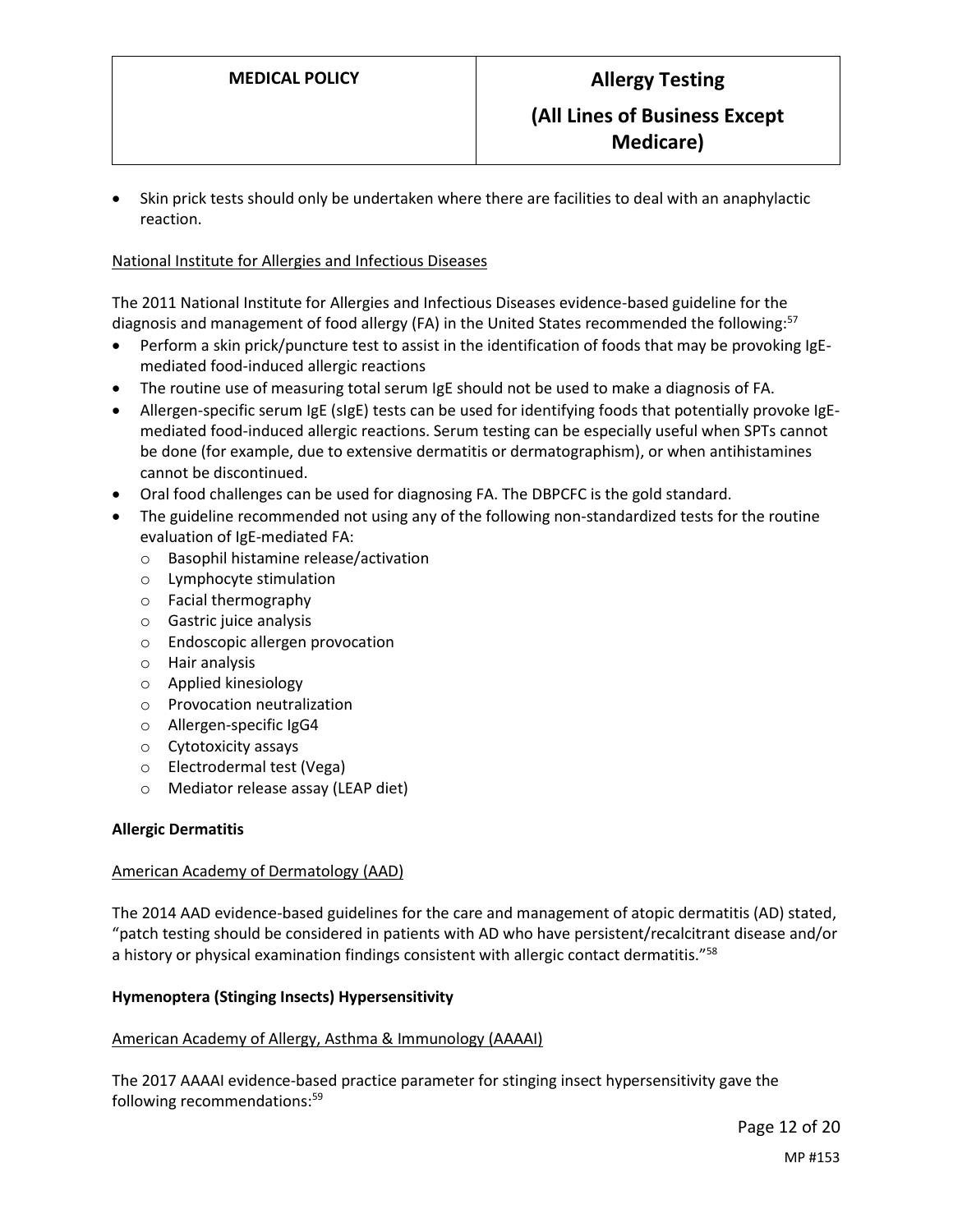- Referral to an allergist is appropriate for any patient who has had an allergic reaction to an insect sting.
- Patients might have venom specific IgE not detected by skin testing, even though skin testing is the most reliable and preferred diagnostic method to identify venom specific IgE. Therefore, it is recommended that further evaluation for detection of venom specific IgE be performed if the skin test response is negative. This would include serum IgE assays for venom IgE and repeat skin tests.

#### **Environmental/Inhalation Allergies**

#### Institute for Clinical Symptoms Improvement (ICS)

The 1994 (revised 2013) ICSI evidence based clinical practice guideline for the diagnosis and treatment of respiratory illness in children and adults recommended the following:<sup>60</sup>

- Skin tests are presently the preferred test for the diagnosing of IgE-mediated inhalation allergies.
- A limited panel of two to four radioallergosorbent (RAST) tests can be considered. If a greater number of specific allergens are to be identified, skin tests are the preferred diagnostic tests.
- Skin tests require experience in application and interpretation, and carry the risk of anaphylactic reactions. Therefore, only specially trained providers should perform them.
- The guideline recommended not using any of the following tests for the routine evaluation of IgEmediated inhalation allergies:
	- o Blood eosinophilia
	- o Total IgE serum concentrations
	- o Sublingual provocation testing
	- o Rinkel method of skin titration

#### **Medication Allergies**

American Academy of Allergy, Asthma & Immunology/American College of Allergy, Asthma, & Immunology/Joint Council of Allergy, Asthma, & Immunology (AAAAI/ACAAI/JCAAI)

The 2010 AAAAI/ACAAI/JCAAI evidence-based practice parameter on drug allergies gave the following recommendations: 61

- The most useful test for detecting IgE-mediated drug reactions caused by many large-molecularweight biologicals and penicillin is the immediate hypersensitivity skin test.
- Relatively few studies with small numbers of patients have evaluated the specificity and sensitivity of third-generation assays (e.g., RAST/MAST) for detection of penicillin specific IgE in vitro. These studies demonstrate relatively high specificity (97%- 100%) but lower sensitivity (29%-68%) for penicillin specific IgE. Therefore, although a positive in vitro test result for penicillin specific IgE is highly predictive of penicillin allergy, a negative in vitro test result does not adequately exclude penicillin allergy.
- Patch testing is the most reliable technique for diagnosis of contact dermatitis caused by topically applied drugs.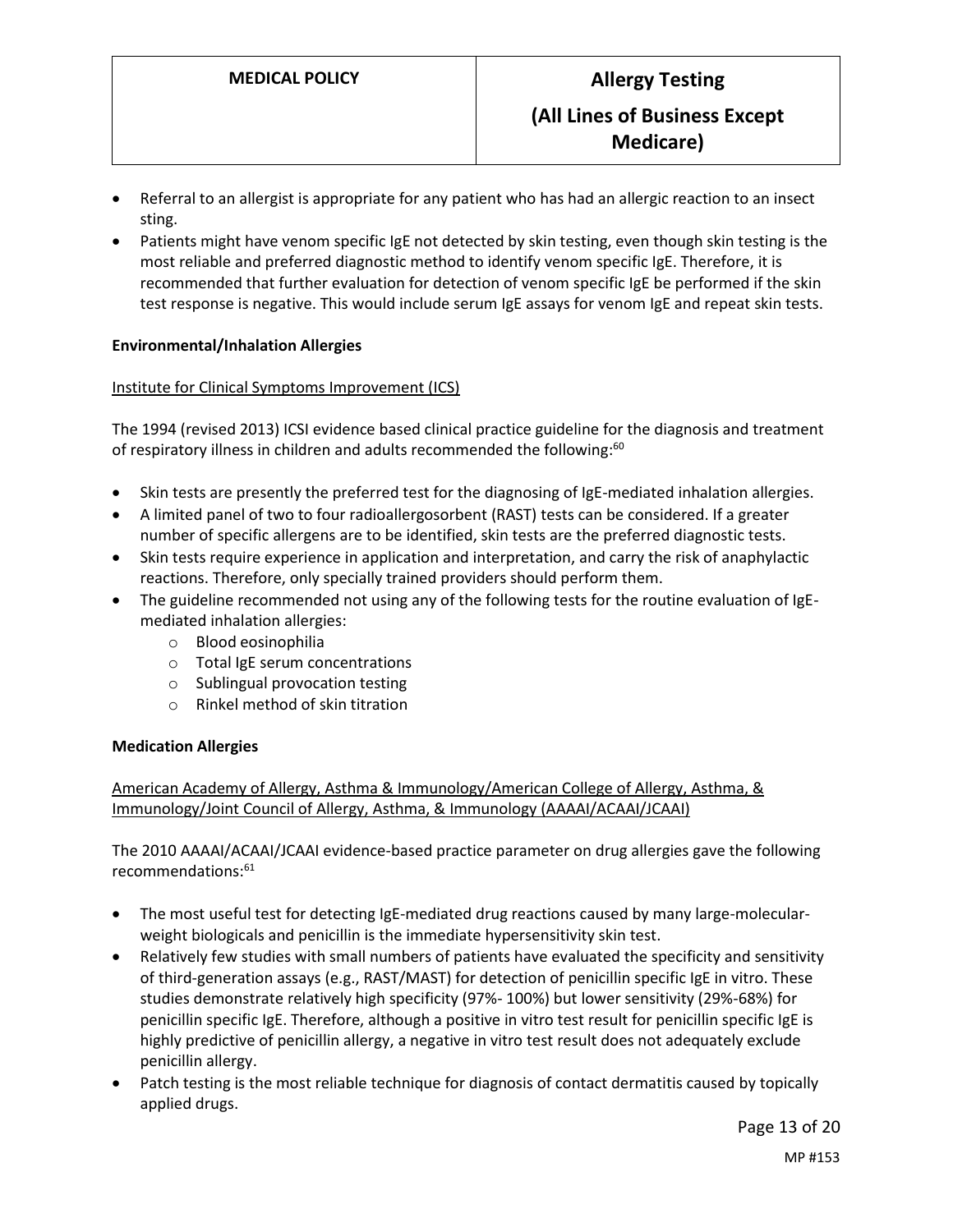The guideline recommended against the use of the basophil activation test for evaluating patients with possible allergies to lactam antibiotics and nonsteroidal anti-inflammatory drugs (NSAIDs).

#### **Allergic Bronchopulmonary Aspergillosis (ABPA)**

Infectious Diseases Society of America (IDSA)

The 2016 IDSA evidence-based clinical practice guidelines for the diagnosis and management of aspergillosis recommended the use of aspergillus immunoglobulin E (IgE) and total IgE to establish the diagnosis of allergic bronchopulmonary aspergillosis (ABPA).<sup>62</sup>

#### **Allergic Asthma**

#### American Thoracic Society (ATS)/European Respiratory Society (ERS)

The 2014 ERS/ATS evidence-based clinical practice guideline for the evaluation and treatment of severe asthma recommended a therapeutic trial of omalizumab in both children and adults with severe allergic asthma.<sup>63</sup> The guideline also stated "adults and children (aged ≥6 years) with severe asthma who are considered for a trial of omalizumab, should have confirmed IgE-dependent allergic asthma uncontrolled despite optimal pharmacological and non-pharmacological management and appropriate allergen avoidance, if their total serum IgE level is 30–700 IU $\cdot$ mL $^{\text{-1}}$ ."<sup>63</sup>

## <span id="page-13-0"></span>**POLICY SUMMARY**

Percutaneous, intracutaneous, and challenge allergy tests are a common clinical practice and widely used for the diagnosis of IgE-mediated allergies. The evidence supports the use of allergen-specific IgE serum testing for the diagnosis of IgE-mediated food or inhalant allergies. Although the evidence does not indicate one test is superior to the other, the high sensitivity, high negative predictive value, and fast results make skin testing an ideal first-line investigation of IgE-mediated allergies. Total serum IgE testing is necessary to evaluate specific conditions, including: allergic bronchopulmonary aspergillosis, immune disorders (e.g., Wiskott-Aldrich syndrome, hyperimmunoglobulin E syndrome), or malignancies (e.g., IgE myeloma). Also, a total serum IgE level is used in the evaluation of patients with allergic asthma to determine eligibility for treatment with an anti-IgE therapy (i.e., omalizumab). Multiallergen testing does not identify specific antigens; therefore, it is considered not medically necessary. There are several allergy tests that do not have sufficient evidence to confirm their diagnostic utility; therefore, they are considered investigational.

## **INSTRUCTIONS FOR USE**

Company Medical Policies serve as guidance for the administration of plan benefits. Medical policies do not constitute medical advice nor a guarantee of coverage. Company Medical Policies are reviewed annually and are based upon published, peer-reviewed scientific evidence and evidence-based clinical practice guidelines that are available as of the last policy update. The Companies reserve the right to

Page 14 of 20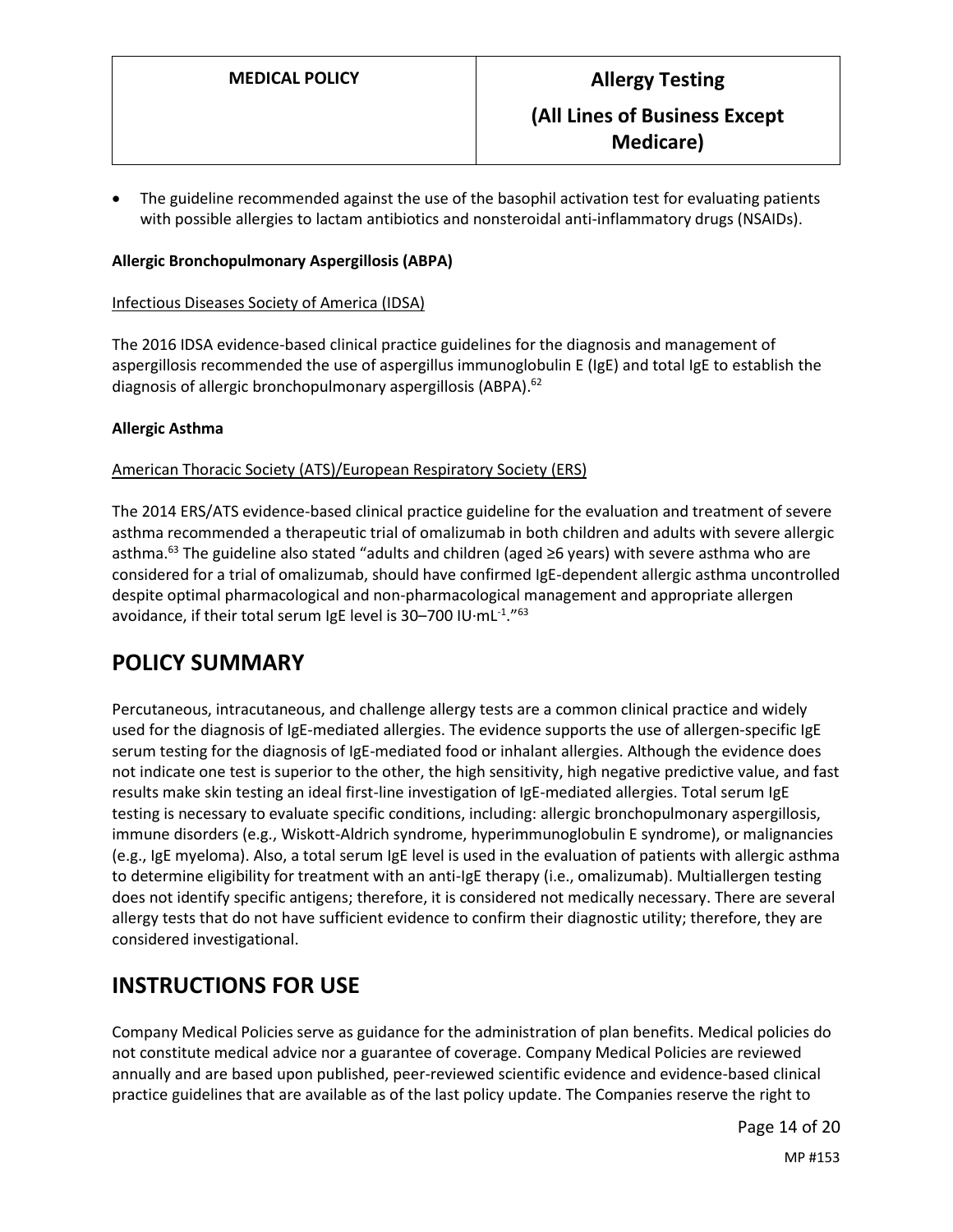determine the application of Medical Policies and make revisions to Medical Policies at any time. Providers will be given at least 60-days notice of policy changes that are restrictive in nature.

The scope and availability of all plan benefits are determined in accordance with the applicable coverage agreement. Any conflict or variance between the terms of the coverage agreement and Company Medical Policy will be resolved in favor of the coverage agreement.

## **REGULATORY STATUS**

#### Mental Health Parity Statement

Coverage decisions are made on the basis of individualized determinations of medical necessity and the experimental or investigational character of the treatment in the individual case. In cases where medical necessity is not established by policy for specific treatment modalities, evidence not previously considered regarding the efficacy of the modality that is presented shall be given consideration to determine if the policy represents current standards of care.

## **REFERENCES**

- 1. American Academy of Allergy Asthma and Immunology. Allergies. [https://www.aaaai.org/conditions-and-treatments/allergies.](https://www.aaaai.org/conditions-and-treatments/allergies) Accessed 4/26/2021.
- 2. American Academy of Allergy Asthma and Immunology. All About Allergy Testing. [https://www.aaaai.org/conditions-and-treatments/library/allergy-library/all-about-allergy](https://www.aaaai.org/conditions-and-treatments/library/allergy-library/all-about-allergy-testing)[testing.](https://www.aaaai.org/conditions-and-treatments/library/allergy-library/all-about-allergy-testing) Accessed 4/26/2021.
- 3. American Academy of Allergy Asthma and Immunology. Allergy Testing. [https://www.aaaai.org/conditions-and-treatments/library/allergy-library/allergy-testing.](https://www.aaaai.org/conditions-and-treatments/library/allergy-library/allergy-testing) Accessed 4/26/2021.
- 4. UpToDate. Overview of In Vitro Allergy Tests[. https://www.uptodate.com/contents/overview](https://www.uptodate.com/contents/overview-of-in-vitro-allergy-tests?source=search_result&search=total%20serum%20IgE&selectedTitle=5~150#H10)[of-in-vitro-allergy](https://www.uptodate.com/contents/overview-of-in-vitro-allergy-tests?source=search_result&search=total%20serum%20IgE&selectedTitle=5~150#H10)[tests?source=search\\_result&search=total%20serum%20IgE&selectedTitle=5~150#H10.](https://www.uptodate.com/contents/overview-of-in-vitro-allergy-tests?source=search_result&search=total%20serum%20IgE&selectedTitle=5~150#H10) Published 2021. Accessed 4/26/2021.
- 5. Chafen JJ, Newberry SJ, Riedl MA, et al. Diagnosing and managing common food allergies: a systematic review. *Jama.* 2010;303(18):1848- 1856[.https://www.ncbi.nlm.nih.gov/pubmed/20460624.](https://www.ncbi.nlm.nih.gov/pubmed/20460624)
- 6. Soares-Weiser K, Takwoingi Y, Panesar SS, et al. The diagnosis of food allergy: a systematic review and meta-analysis. *Allergy.* 2014;69(1):76- 86[.https://www.ncbi.nlm.nih.gov/pubmed/24329961.](https://www.ncbi.nlm.nih.gov/pubmed/24329961)
- 7. Luo Y, Zhang GQ, Li ZY. The diagnostic value of APT for food allergy in children: a systematic review and meta-analysis. *Pediatr Allergy Immunol.*  2019[.https://www.ncbi.nlm.nih.gov/pubmed/30703250.](https://www.ncbi.nlm.nih.gov/pubmed/30703250)
- 8. Cuomo B, Indirli GC, Bianchi A, et al. Specific IgE and skin prick tests to diagnose allergy to fresh and baked cow's milk according to age: a systematic review. *Ital J Pediatr.*  2017;43(1):93[.https://www.ncbi.nlm.nih.gov/pubmed/29025431.](https://www.ncbi.nlm.nih.gov/pubmed/29025431)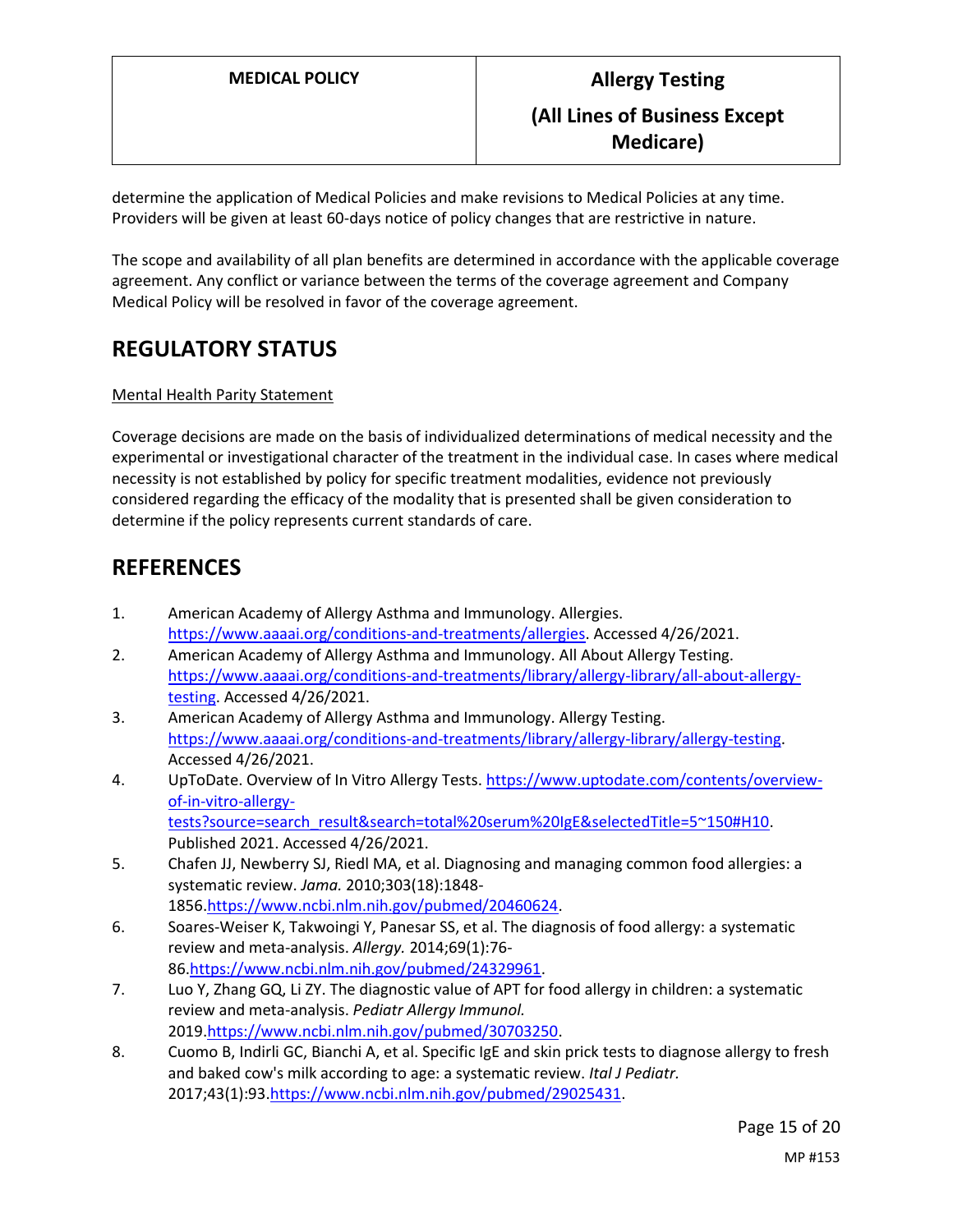- 9. Liu Y, Peng J, Zhou Y, Cui Y. Comparison of atopy patch testing to skin prick testing for diagnosing mite-induced atopic dermatitis: a systematic review and meta-analysis. *Clin Transl Allergy.*  2017;7:41[.https://www.ncbi.nlm.nih.gov/pubmed/29209493.](https://www.ncbi.nlm.nih.gov/pubmed/29209493)
- 10. Perry TT, Matsui EC, Conover-Walker MK, Wood RA. The relationship of allergen-specific IgE levels and oral food challenge outcome. *Journal of Allergy and Clinical Immunology.*  2004;114(1):144-14[9.https://www.ncbi.nlm.nih.gov/pubmed/15241358.](https://www.ncbi.nlm.nih.gov/pubmed/15241358)
- 11. Sampson HA. Utility of food-specific IgE concentrations in predicting symptomatic food allergy. *Journal of Allergy and Clinical Immunology.* 2001;107(5):891- 896[.https://www.ncbi.nlm.nih.gov/pubmed/11344358.](https://www.ncbi.nlm.nih.gov/pubmed/11344358)
- 12. Boyano Martinez T, García‐Ara C, DÍaz‐Pena J, Munoz F, Garcia Sanchez G, Esteban M. Validity of specific IgE antibodies in children with egg allergy. *Clinical & Experimental Allergy.*  2001;31(9):1464-1469[.https://www.ncbi.nlm.nih.gov/pubmed/11591198.](https://www.ncbi.nlm.nih.gov/pubmed/11591198)
- 13. Niggemann B, Nilsson M, Friedrichs F. Paediatric allergy diagnosis in primary care is improved by in vitro allergen-specific IgE testing. *Pediatr Allergy Immunol.* 2008;19(4):325- 331[.https://www.ncbi.nlm.nih.gov/pubmed/18312533.](https://www.ncbi.nlm.nih.gov/pubmed/18312533)
- 14. van Kampen V, Rabstein S, Sander I, et al. Prediction of challenge test results by flour-specific IgE and skin prick test in symptomatic bakers. *Allergy.* 2008;63(7):897- 902[.https://www.ncbi.nlm.nih.gov/pubmed/18588556.](https://www.ncbi.nlm.nih.gov/pubmed/18588556)
- 15. [Evaluation of the cytotoxic food test and the ALCAT (antigen leukocyte cellular antibody test)]. *Polski merkuriusz lekarski : organ Polskiego Towarzystwa Lekarskiego.* 1997;2(8):154- 159[.https://www.ncbi.nlm.nih.gov/pubmed/9538667.](https://www.ncbi.nlm.nih.gov/pubmed/9538667)
- 16. Garrow JS. Kinesiology and food allergy. *British medical journal (Clinical research ed).*  1988;296(6636):1573-157[4.https://www.ncbi.nlm.nih.gov/pubmed/3135014.](https://www.ncbi.nlm.nih.gov/pubmed/3135014)
- 17. Ludtke R, Kunz B, Seeber N, Ring J. Test-retest-reliability and validity of the Kinesiology muscle test. *Complementary therapies in medicine.* 2001;9(3):141- 145[.https://www.ncbi.nlm.nih.gov/pubmed/11926427.](https://www.ncbi.nlm.nih.gov/pubmed/11926427)
- 18. Pothmann R, von Frankenberg S, Hoicke C, Weingarten H, Ludtke R. [Evaluation of applied kinesiology in nutritional intolerance of childhood]. *Forsch Komplementarmed Klass Naturheilkd.*  2001;8(6):336-344[.https://www.ncbi.nlm.nih.gov/pubmed/11799301.](https://www.ncbi.nlm.nih.gov/pubmed/11799301)
- 19. Golbert TM. A review of controversial diagnostic and therapeutic techniques employed in allergy. *The Journal of allergy and clinical immunology.* 1975;56(3):170- 190[.https://www.ncbi.nlm.nih.gov/pubmed/1151012.](https://www.ncbi.nlm.nih.gov/pubmed/1151012)
- 20. Terr AI. The cytotoxic test. *The Western journal of medicine.* 1983;139(5):702- 703[.https://www.ncbi.nlm.nih.gov/pubmed/6659492.](https://www.ncbi.nlm.nih.gov/pubmed/6659492)
- 21. Lehman CW. The leukocytic food allergy test: a study of its reliability and reproducibility. Effect of diet and sublingual food drops on this test. *Annals of allergy.* 1980;45(3):150- 158[.https://www.ncbi.nlm.nih.gov/pubmed/6998331.](https://www.ncbi.nlm.nih.gov/pubmed/6998331)
- 22. Ruokonen J, Holopainen E, Palva T, Backman A. Secretory otitis media and allergy. With special reference to the cytotoxic leucocyte test. *Allergy.* 1981;36(1):59- 68[.https://www.ncbi.nlm.nih.gov/pubmed/7194586.](https://www.ncbi.nlm.nih.gov/pubmed/7194586)
- 23. Jewett DL, Fein G, Greenberg MH. A double-blind study of symptom provocation to determine food sensitivity. *The New England journal of medicine.* 1990;323(7):429- 433[.https://www.ncbi.nlm.nih.gov/pubmed/2374564.](https://www.ncbi.nlm.nih.gov/pubmed/2374564)

Page 16 of 20 MP #153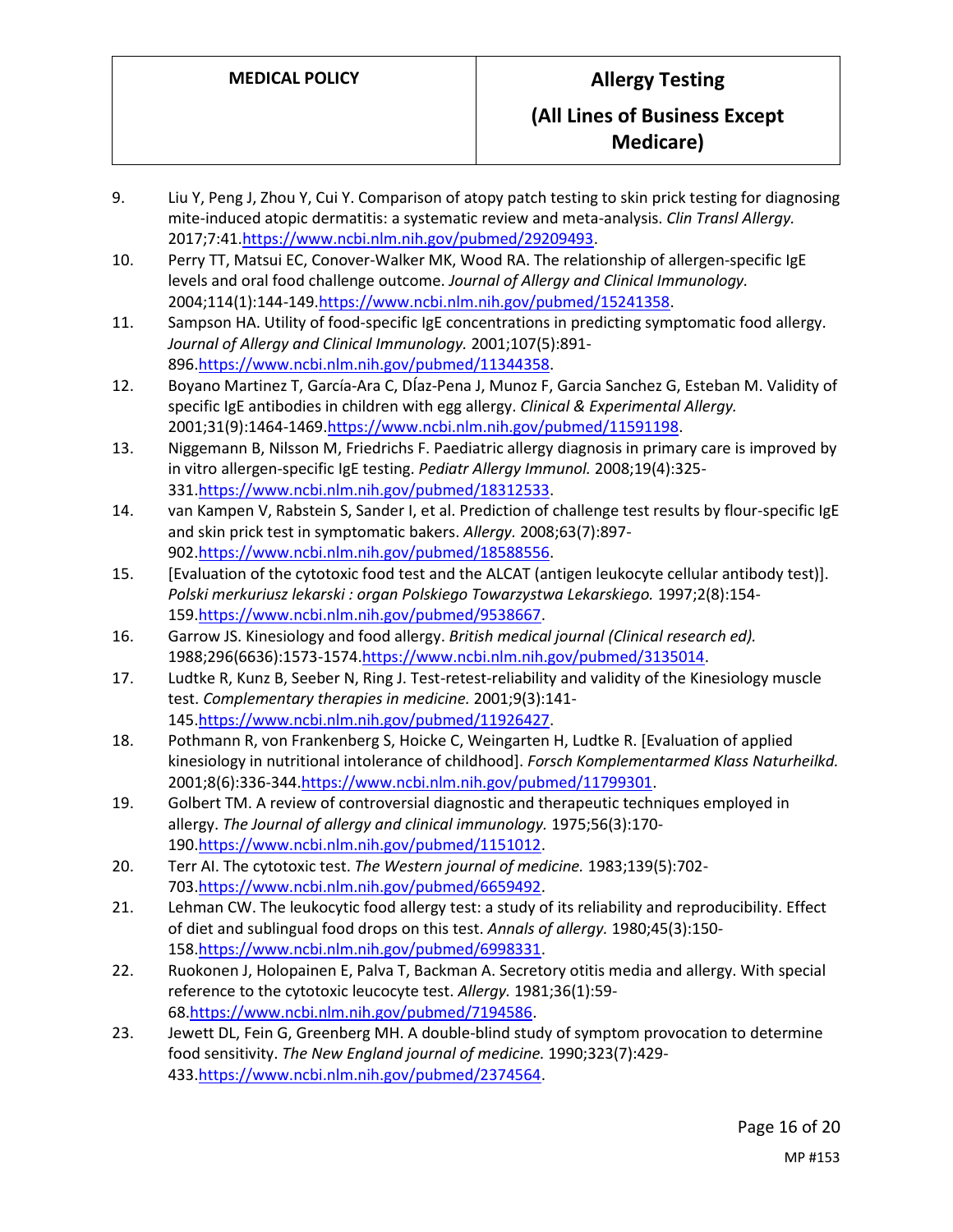- 24. Teuber SS, Vogt PJ. An unproven technique with potentially fatal outcome: provocation/neutralization in a patient with systemic mastocytosis. *Annals of allergy, asthma & immunology : official publication of the American College of Allergy, Asthma, & Immunology.*  1999;82(1):61-65[.https://www.ncbi.nlm.nih.gov/pubmed/9988209.](https://www.ncbi.nlm.nih.gov/pubmed/9988209)
- 25. Ernst E. Iridology: A systematic review. *Forschende Komplementarmedizin.* 1999;6(1):7- 9[.https://www.ncbi.nlm.nih.gov/pubmed/10213874.](https://www.ncbi.nlm.nih.gov/pubmed/10213874)
- 26. Metge F. [Analytical comment on the article: "Iridology: not useful and potentially harmful." E. Ernst, (Edin)--Arch Ophthalmol. 2000, 118: 120-1021]. *Journal francais d'ophtalmologie.*  2000;23(10):1069[.https://www.ncbi.nlm.nih.gov/pubmed/11221806.](https://www.ncbi.nlm.nih.gov/pubmed/11221806)
- 27. Barrett S. Commercial hair analysis. Science or scam? *Jama.* 1985;254(8):1041- 1045[.https://www.ncbi.nlm.nih.gov/pubmed/4021042.](https://www.ncbi.nlm.nih.gov/pubmed/4021042)
- 28. Sethi TJ, Lessof MH, Kemeny DM, Lambourn E, Tobin S, Bradley A. How reliable are commercial allergy tests? *Lancet (London, England).* 1987;1(8524):92- 94[.https://www.ncbi.nlm.nih.gov/pubmed/2879187.](https://www.ncbi.nlm.nih.gov/pubmed/2879187)
- 29. Jenkins M, Vickers A. Unreliability of IgE/IgG4 antibody testing as a diagnostic tool in food intolerance. *Clinical and experimental allergy : journal of the British Society for Allergy and Clinical Immunology.* 1998;28(12):1526-1529[.https://www.ncbi.nlm.nih.gov/pubmed/10024224.](https://www.ncbi.nlm.nih.gov/pubmed/10024224)
- 30. Johansson SG, Dannaeus A, Lilja G. The relevance of anti-food antibodies for the diagnosis of food allergy. *Annals of allergy.* 1984;53(6 Pt 2):665- 672[.https://www.ncbi.nlm.nih.gov/pubmed/6391294.](https://www.ncbi.nlm.nih.gov/pubmed/6391294)
- 31. Kemeny DM, Urbanek R, Amlot PL, Ciclitira PJ, Richards D, Lessof MH. Sub-class of IgG in allergic disease. I. IgG sub-class antibodies in immediate and non-immediate food allergy. *Clinical allergy.* 1986;16(6):571-58[1.https://www.ncbi.nlm.nih.gov/pubmed/3791631.](https://www.ncbi.nlm.nih.gov/pubmed/3791631)
- 32. Niggemann B, Gruber C. Unproven diagnostic procedures in IgE-mediated allergic diseases. *Allergy.* 2004;59(8):806-808[.https://www.ncbi.nlm.nih.gov/pubmed/15230811.](https://www.ncbi.nlm.nih.gov/pubmed/15230811)
- 33. Barton M, Oleske J, LaBraico J. Controversial techniques in allergy treatment. *Journal of the National Medical Association.* 1983;75(8):831- 834[.https://www.ncbi.nlm.nih.gov/pubmed/6355491.](https://www.ncbi.nlm.nih.gov/pubmed/6355491)
- 34. Griese M, Kusenbach G, Reinhardt D. Histamine release test in comparison to standard tests in diagnosis of childhood allergic asthma. *Annals of allergy.* 1990;65(1):46- 51[.https://www.ncbi.nlm.nih.gov/pubmed/1695065.](https://www.ncbi.nlm.nih.gov/pubmed/1695065)
- 35. Skov PS, Mosbech H, Norn S, Weeke B. Sensitive glass microfibre-based histamine analysis for allergy testing in washed blood cells. Results compared with conventional leukocyte histamine release assay. *Allergy.* 1985;40(3):213-218[.https://www.ncbi.nlm.nih.gov/pubmed/2581468.](https://www.ncbi.nlm.nih.gov/pubmed/2581468)
- 36. Ostergaard PA, Ebbesen F, Nolte H, Skov PS. Basophil histamine release in the diagnosis of house dust mite and dander allergy of asthmatic children. Comparison between prick test, RAST, basophil histamine release and bronchial provocation. *Allergy.* 1990;45(3):231- 235[.https://www.ncbi.nlm.nih.gov/pubmed/2183646.](https://www.ncbi.nlm.nih.gov/pubmed/2183646)
- 37. Kleine-Tebbe J, Werfel S, Roedsgaard D, et al. Comparison of fiberglass-based histamine assay with a conventional automated fluorometric histamine assay, case history, skin prick test, and specific serum IgE in patients with milk and egg allergic reactions. *Allergy.* 1993;48(1):49- 53[.https://www.ncbi.nlm.nih.gov/pubmed/8457026.](https://www.ncbi.nlm.nih.gov/pubmed/8457026)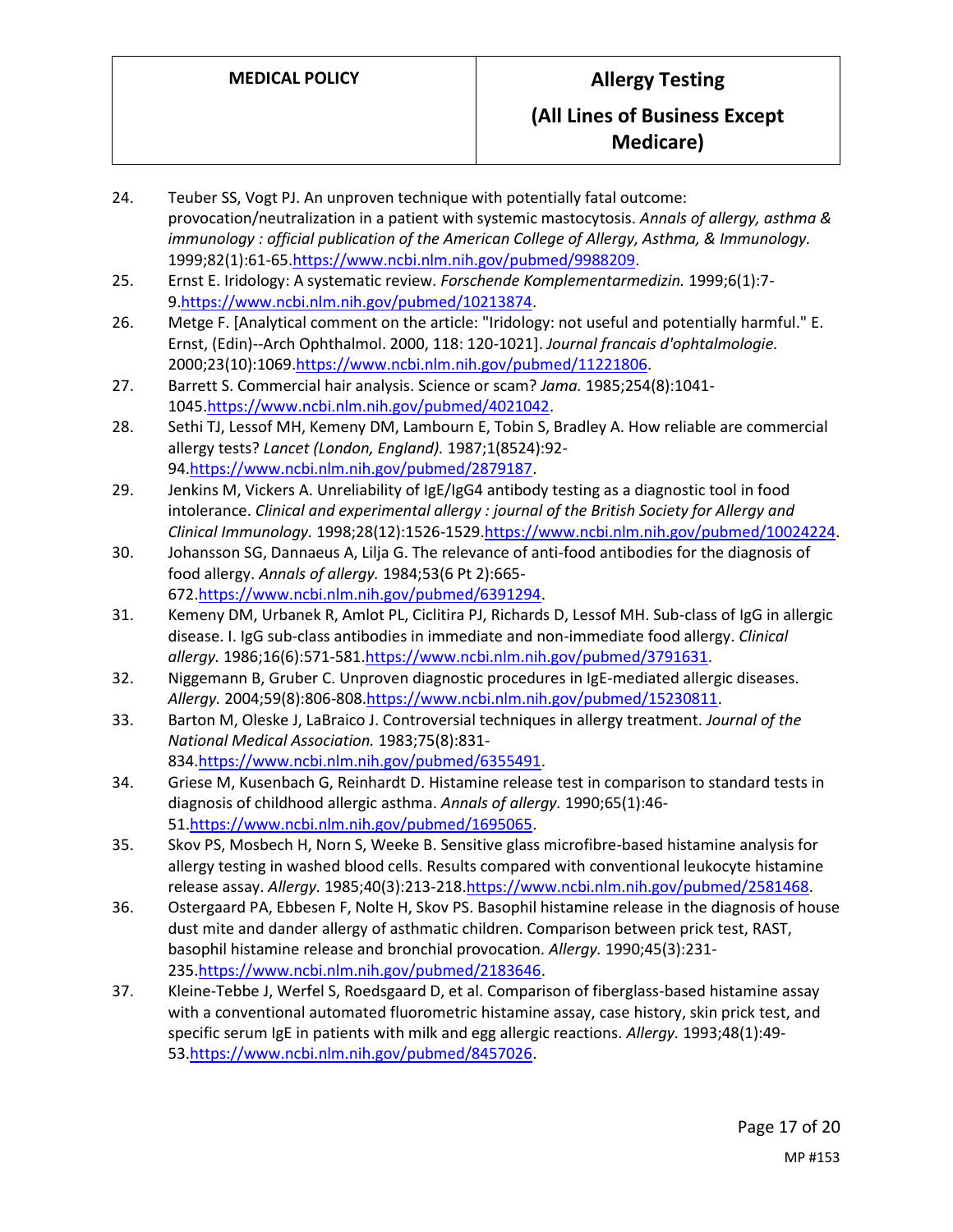- 38. Kleine-Tebbe J, Galleani M, Jeep S, Pilz B, Baisch A, Kunkel G. Basophil histamine release in patients with birch pollen hypersensitivity with and without allergic symptoms to fruits. *Allergy.*  1992;47(6):618-623[.https://www.ncbi.nlm.nih.gov/pubmed/1283657.](https://www.ncbi.nlm.nih.gov/pubmed/1283657)
- 39. Paris-Kohler A, Demoly P, Persi L, Lebel B, Bousquet J, Arnoux B. In vitro diagnosis of cypress pollen allergy by using cytofluorimetric analysis of basophils (Basotest). *The Journal of allergy and clinical immunology.* 2000;105(2 Pt 1):339- 345[.https://www.ncbi.nlm.nih.gov/pubmed/10669856.](https://www.ncbi.nlm.nih.gov/pubmed/10669856)
- 40. Larsen LF, Juel-Berg N, Hansen KS, et al. A comparative study on basophil activation test, histamine release assay, and passive sensitization histamine release assay in the diagnosis of peanut allergy. *Allergy.* 2018;73(1):137-14[4.https://www.ncbi.nlm.nih.gov/pubmed/28686296.](https://www.ncbi.nlm.nih.gov/pubmed/28686296)
- 41. Leonardi A, Battista MC, Gismondi M, Fregona IA, Secchi AG. Antigen sensitivity evaluated by tear-specific and serum-specific IgE, skin tests, and conjunctival and nasal provocation tests in patients with ocular allergic disease. *Eye (London, England).* 1993;7 ( Pt 3):461- 464[.https://www.ncbi.nlm.nih.gov/pubmed/8224308.](https://www.ncbi.nlm.nih.gov/pubmed/8224308)
- 42. Weschta M, Rimek D, Formanek M, Polzehl D, Riechelmann H. Local production of Aspergillus fumigatus specific immunoglobulin E in nasal polyps. *The Laryngoscope.* 2003;113(10):1798- 1802[.https://www.ncbi.nlm.nih.gov/pubmed/14520109.](https://www.ncbi.nlm.nih.gov/pubmed/14520109)
- 43. Small P, Barrett D, Frenkiel S, Rochon L, Cohen C, Black M. Local specific IgE production in nasal polyps associated with negative skin tests and serum RAST. *Annals of allergy.* 1985;55(5):736- 739[.https://www.ncbi.nlm.nih.gov/pubmed/4061982.](https://www.ncbi.nlm.nih.gov/pubmed/4061982)
- 44. Anantasit N, Vilaiyuk S, Kamchaisatian W, et al. Comparison of conjunctival and nasal provocation tests in allergic rhinitis children with Dermatophagoides pteronyssinus sensitization. *Asian Pacific journal of allergy and immunology.* 2013;31(3):227- 232[.https://www.ncbi.nlm.nih.gov/pubmed/24053705.](https://www.ncbi.nlm.nih.gov/pubmed/24053705)
- 45. Miadonna A, Leggieri E, Tedeschi A, Zanussi C. Clinical significance of specific IgE determination on nasal secretion. *Clinical allergy.* 1983;13(2):155- 164[.https://www.ncbi.nlm.nih.gov/pubmed/6839442.](https://www.ncbi.nlm.nih.gov/pubmed/6839442)
- 46. Krzych-Falta E, Furmanczyk K, Samolinski B. Specificity and sensitivity assessment of selected nasal provocation testing techniques. *Postepy Dermatol Alergol.* 2016;33(6):464- 468[.https://www.ncbi.nlm.nih.gov/pubmed/28035225.](https://www.ncbi.nlm.nih.gov/pubmed/28035225)
- 47. Matsumoto FY, Goncalves TR, Sole D, Wandalsen GF. Specific nasal provocation test with Dermatophagoides pteronyssinus, monitored by acoustic rhinometry, in children with rhinitis. *Am J Rhinol Allergy.* 2017;31(1):7-1[1.https://www.ncbi.nlm.nih.gov/pubmed/28234142.](https://www.ncbi.nlm.nih.gov/pubmed/28234142)
- 48. Wanjun W, Qiurong H, Yanqing X, Mo X, Nili W, Jing L. Responsiveness of Nasal Provocation Testing-But Not Skin Test and Specific Immunoglobulin E Blood Level-Correlates With Severity of Allergic Rhinitis in Dermatophagoides Species-Sensitized Patients. *Am J Rhinol Allergy.*  2018;32(4):236-243[.https://www.ncbi.nlm.nih.gov/pubmed/29909644.](https://www.ncbi.nlm.nih.gov/pubmed/29909644)
- 49. Haxel BR, Huppertz T, Boessert P, Bast F, Fruth K. Correlation of skin test results and specific immunoglobulin E blood levels with nasal provocation testing for house-dust mite allergies. *Am J Rhinol Allergy.* 2016;30(1):60-64[.https://www.ncbi.nlm.nih.gov/pubmed/26867532.](https://www.ncbi.nlm.nih.gov/pubmed/26867532)
- 50. Kirerleri E, Guler N, Tamay Z, Ones U. Evaluation of the nasal provocation test for its necessity in the diagnosis of nasal allergy to house dust mite. *Asian Pacific journal of allergy and immunology.* 2006;24(2-3):117-121[.https://www.ncbi.nlm.nih.gov/pubmed/17136876.](https://www.ncbi.nlm.nih.gov/pubmed/17136876)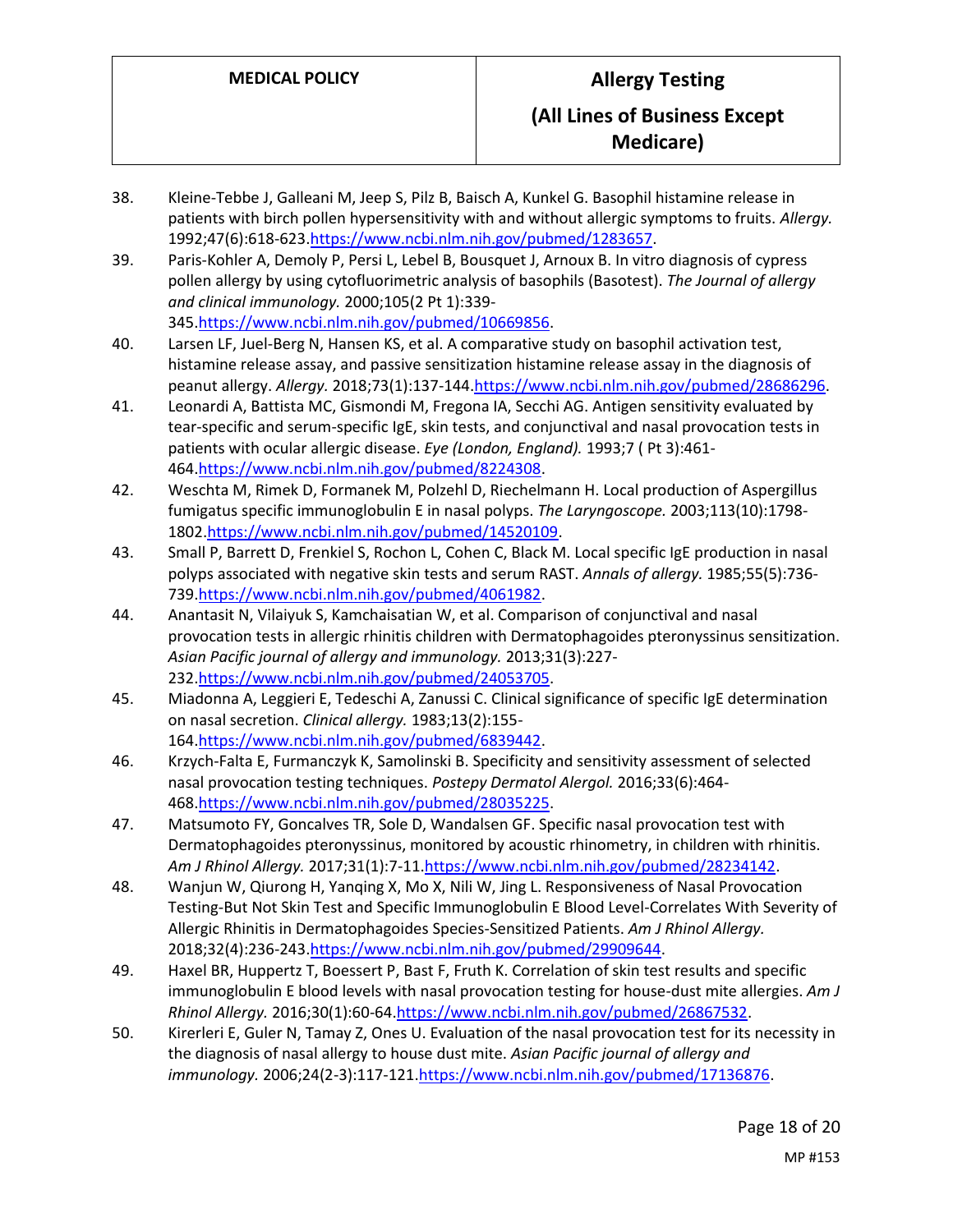- 51. Lindvik H, Lodrup Carlsen KC, Mowinckel P, Navaratnam J, Borres MP, Carlsen KH. Conjunctival provocation test in diagnosis of peanut allergy in children. *Clinical and experimental allergy : journal of the British Society for Allergy and Clinical Immunology.* 2017;47(6):785- 794[.https://www.ncbi.nlm.nih.gov/pubmed/28160326.](https://www.ncbi.nlm.nih.gov/pubmed/28160326)
- 52. Choi IS, Kim SJ, Won JM, Park MS. Usefulness of House Dust Mite Nasal Provocation Test in Asthma. *Allergy Asthma Immunol Res.* 2017;9(2):152- 157[.https://www.ncbi.nlm.nih.gov/pubmed/28102060.](https://www.ncbi.nlm.nih.gov/pubmed/28102060)
- 53. Hamizan AW, Rimmer J, Alvarado R, et al. Positive allergen reaction in allergic and nonallergic rhinitis: a systematic review. *Int Forum Allergy Rhinol.* 2017;7(9):868- 877[.https://www.ncbi.nlm.nih.gov/pubmed/28727909.](https://www.ncbi.nlm.nih.gov/pubmed/28727909)
- 54. Choosing Wisely. American Academy of Allergy, Asthma & Immunology: Ten Things Physicians and Patients Should Question[. http://www.choosingwisely.org/societies/american-academy-of](http://www.choosingwisely.org/societies/american-academy-of-allergy-asthma-immunology/)[allergy-asthma-immunology/.](http://www.choosingwisely.org/societies/american-academy-of-allergy-asthma-immunology/) Published 2012. Accessed 4/26/2021.
- 55. Sampson HA, Aceves S, Bock SA, et al. Food allergy: a practice parameter update-2014. *The Journal of allergy and clinical immunology.* 2014;134(5):1016- 1025.e1043[.https://www.ncbi.nlm.nih.gov/pubmed/25174862.](https://www.ncbi.nlm.nih.gov/pubmed/25174862)
- 56. National Institute for Health and Care Excellence. Food Allergy in Under 19s: Assessment and Diagnosis[. https://www.nice.org.uk/guidance/cg116.](https://www.nice.org.uk/guidance/cg116) Published 2011. Accessed 4/26/2021.
- 57. Boyce JA, Assa'ad A, Burks AW, et al. Guidelines for the diagnosis and management of food allergy in the United States: summary of the NIAID-sponsored expert panel report. *Nutrition research (New York, NY).* 2011;31(1):61-75[.https://www.ncbi.nlm.nih.gov/pubmed/21310308.](https://www.ncbi.nlm.nih.gov/pubmed/21310308)
- 58. Sidbury R, Tom WL, Bergman JN, et al. Guidelines of care for the management of atopic dermatitis: Section 4. Prevention of disease flares and use of adjunctive therapies and approaches. *Journal of the American Academy of Dermatology.* 2014;71(6):1218- 1233[.https://www.ncbi.nlm.nih.gov/pubmed/25264237.](https://www.ncbi.nlm.nih.gov/pubmed/25264237)
- 59. Golden DB, Demain J, Freeman T, et al. Stinging insect hypersensitivity: A practice parameter update 2016. *Annals of allergy, asthma & immunology : official publication of the American College of Allergy, Asthma, & Immunology.* 2017;118(1):28- 54[.https://www.ncbi.nlm.nih.gov/pubmed/28007086.](https://www.ncbi.nlm.nih.gov/pubmed/28007086)
- 60. Agency for Healthcare Research and Quality. Diagnosis and treatment of respiratory illness in children and adults. Agency for Healthcare Research and Quality (AHRQ). [https://www.icsi.org/wp-content/uploads/2019/01/RespIllness.pdf.](https://www.icsi.org/wp-content/uploads/2019/01/RespIllness.pdf) Published 2013. Accessed 4/26/2021.
- 61. Joint Task Force on Practice Parameters, American Academy of Allergy A, Immunology, et al. Drug allergy: an updated practice parameter. *Annals of allergy, asthma & immunology : official publication of the American College of Allergy, Asthma, & Immunology.* 2010;105(4):259- 273[.https://www.ncbi.nlm.nih.gov/pubmed/20934625.](https://www.ncbi.nlm.nih.gov/pubmed/20934625)
- 62. Patterson TF, Thompson GR, 3rd, Denning DW, et al. Practice Guidelines for the Diagnosis and Management of Aspergillosis: 2016 Update by the Infectious Diseases Society of America. *Clinical infectious diseases : an official publication of the Infectious Diseases Society of America.*  2016;63(4):e1-e60[.https://www.ncbi.nlm.nih.gov/pubmed/27365388.](https://www.ncbi.nlm.nih.gov/pubmed/27365388)
- 63. Agency for Healthcare Research and Quality. International ERS/ATS guidelines on definition, evaluation and treatment of severe asthma. Agency for Healthcare Research and Quality (AHRQ)[. https://erj.ersjournals.com/content/43/2/343.](https://erj.ersjournals.com/content/43/2/343) Published 2014. Accessed 4/26/2021.